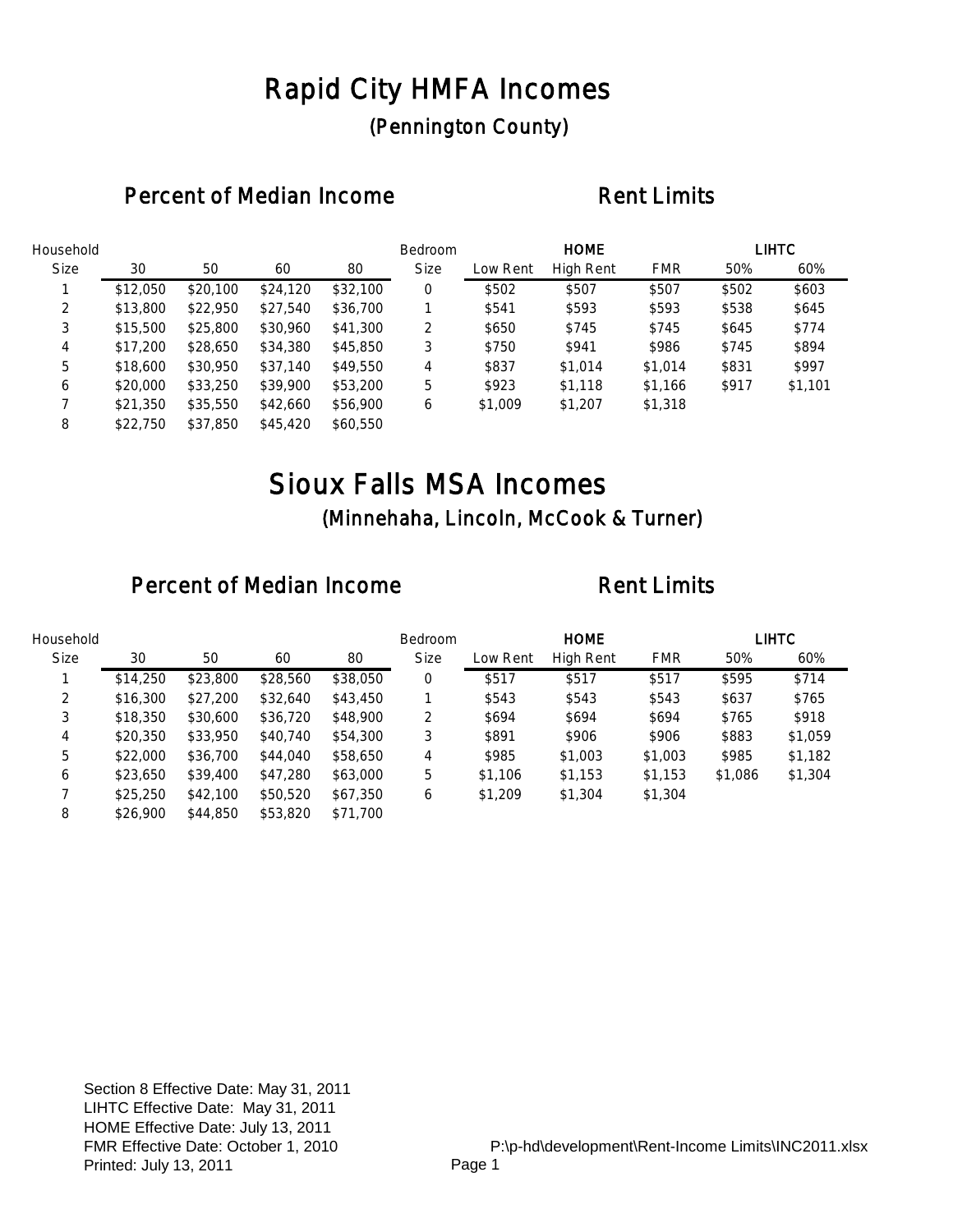## Aurora County Incomes

### Percent of Median Income Rent Limits

| Household   |          |          |          |          | Bedroom     |          | <b>HOME</b> |            |       | <b>LIHTC</b> |
|-------------|----------|----------|----------|----------|-------------|----------|-------------|------------|-------|--------------|
| <b>Size</b> | 30       | 50       | 60       | 80       | <b>Size</b> | Low Rent | High Rent   | <b>FMR</b> | 50%   | 60%          |
|             | \$11,850 | \$19,750 | \$23,700 | \$31,600 | 0           | \$356    | \$356       | \$356      | \$493 | \$592        |
| 2           | \$13,550 | \$22,600 | \$27,120 | \$36,100 |             | \$414    | \$414       | \$414      | \$529 | \$635        |
| 3           | \$15,250 | \$25,400 | \$30,480 | \$40,600 | 2           | \$545    | \$545       | \$545      | \$635 | \$762        |
| 4           | \$16,900 | \$28,200 | \$33,840 | \$45,100 | 3           | \$698    | \$698       | \$698      | \$733 | \$880        |
| 5           | \$18,300 | \$30,500 | \$36,600 | \$48,750 | 4           | \$746    | \$746       | \$746      | \$818 | \$982        |
| 6           | \$19,650 | \$32,750 | \$39,300 | \$52,350 | 5           | \$858    | \$858       | \$858      | \$903 | \$1,083      |
|             | \$21,000 | \$35,000 | \$42,000 | \$55,950 | 6           | \$970    | \$970       | \$970      |       |              |
| 8           | \$22,350 | \$37,250 | \$44,700 | \$59,550 |             |          |             |            |       |              |

# Beadle County Incomes

| Household   |          |          |          |          | <b>Bedroom</b> |          | <b>HOME</b> |            |       | LIHTC   |
|-------------|----------|----------|----------|----------|----------------|----------|-------------|------------|-------|---------|
| <b>Size</b> | 30       | 50       | 60       | 80       | <b>Size</b>    | Low Rent | High Rent   | <b>FMR</b> | 50%   | 60%     |
|             | \$12,200 | \$20,300 | \$24,360 | \$32,500 | 0              | \$453    | \$453       | \$453      | \$507 | \$609   |
| 2           | \$13,950 | \$23,200 | \$27,840 | \$37,150 |                | \$455    | \$455       | \$455      | \$543 | \$652   |
| 3           | \$15,700 | \$26,100 | \$31,320 | \$41,800 | 2              | \$545    | \$545       | \$545      | \$652 | \$783   |
| 4           | \$17,400 | \$29,000 | \$34,800 | \$46,400 | 3              | \$754    | \$793       | \$793      | \$754 | \$905   |
| 5           | \$18,800 | \$31,350 | \$37,620 | \$50,150 | 4              | \$841    | \$899       | \$899      | \$841 | \$1,009 |
| 6           | \$20,200 | \$33,650 | \$40,380 | \$53,850 | 5              | \$928    | \$1,034     | \$1,034    | \$928 | \$1,114 |
|             | \$21,600 | \$36,000 | \$43,200 | \$57,550 | 6              | \$1,015  | \$1,169     | \$1,169    |       |         |
| 8           | \$23,000 | \$38,300 | \$45,960 | \$61,250 |                |          |             |            |       |         |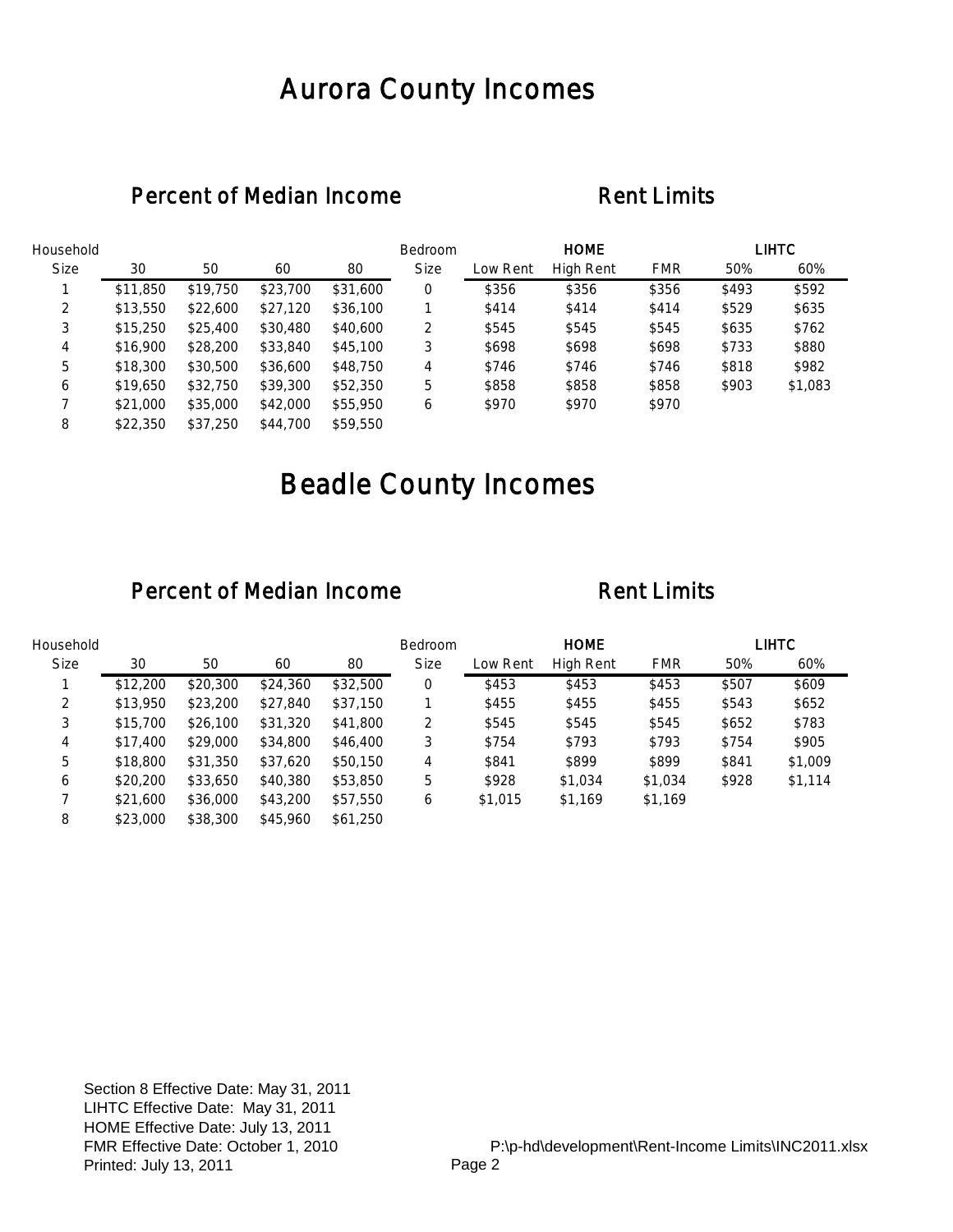## Bennett County Incomes

### Percent of Median Income Rent Limits

| Household   |          |          |          |          | Bedroom     |          | <b>HOME</b> |            |       | <b>LIHTC</b> |
|-------------|----------|----------|----------|----------|-------------|----------|-------------|------------|-------|--------------|
| <b>Size</b> | 30       | 50       | 60       | 80       | <b>Size</b> | Low Rent | High Rent   | <b>FMR</b> | 50%   | 60%          |
|             | \$11,700 | \$19,500 | \$23,400 | \$31,150 | 0           | \$411    | \$411       | \$411      | \$487 | \$585        |
| 2           | \$13,400 | \$22,250 | \$26,700 | \$35,600 |             | \$427    | \$427       | \$427      | \$521 | \$626        |
| 3           | \$15,050 | \$25,050 | \$30,060 | \$40,050 | 2           | \$545    | \$545       | \$545      | \$626 | \$751        |
| 4           | \$16,700 | \$27,800 | \$33,360 | \$44,500 | 3           | \$723    | \$729       | \$729      | \$723 | \$867        |
| 5           | \$18,050 | \$30,050 | \$36,060 | \$48,100 | 4           | \$806    | \$811       | \$811      | \$806 | \$967        |
| 6           | \$19,400 | \$32,250 | \$38,700 | \$51,650 | 5           | \$890    | \$933       | \$933      | \$890 | \$1,068      |
|             | \$20,750 | \$34,500 | \$41,400 | \$55,200 | 6           | \$973    | \$1,054     | \$1,054    |       |              |
| 8           | \$22,050 | \$36,700 | \$44,040 | \$58,750 |             |          |             |            |       |              |

## Bon Homme County Incomes

| Household   |          |          |          |          | <b>Bedroom</b> |          | <b>HOME</b>      |            |       | LIHTC   |
|-------------|----------|----------|----------|----------|----------------|----------|------------------|------------|-------|---------|
| <b>Size</b> | 30       | 50       | 60       | 80       | <b>Size</b>    | Low Rent | <b>High Rent</b> | <b>FMR</b> | 50%   | 60%     |
|             | \$11,700 | \$19,500 | \$23,400 | \$31,150 | 0              | \$356    | \$356            | \$356      | \$487 | \$585   |
| 2           | \$13,400 | \$22,250 | \$26,700 | \$35,600 |                | \$414    | \$414            | \$414      | \$521 | \$626   |
| 3           | \$15,050 | \$25,050 | \$30,060 | \$40,050 | 2              | \$545    | \$545            | \$545      | \$626 | \$751   |
| 4           | \$16,700 | \$27,800 | \$33,360 | \$44,500 | 3              | \$698    | \$698            | \$698      | \$723 | \$867   |
| 5           | \$18,050 | \$30,050 | \$36,060 | \$48,100 | 4              | \$746    | \$746            | \$746      | \$806 | \$967   |
| 6           | \$19,400 | \$32,250 | \$38,700 | \$51,650 | 5              | \$858    | \$858            | \$858      | \$890 | \$1,068 |
|             | \$20,750 | \$34,500 | \$41,400 | \$55,200 | 6              | \$970    | \$970            | \$970      |       |         |
| 8           | \$22,050 | \$36,700 | \$44,040 | \$58,750 |                |          |                  |            |       |         |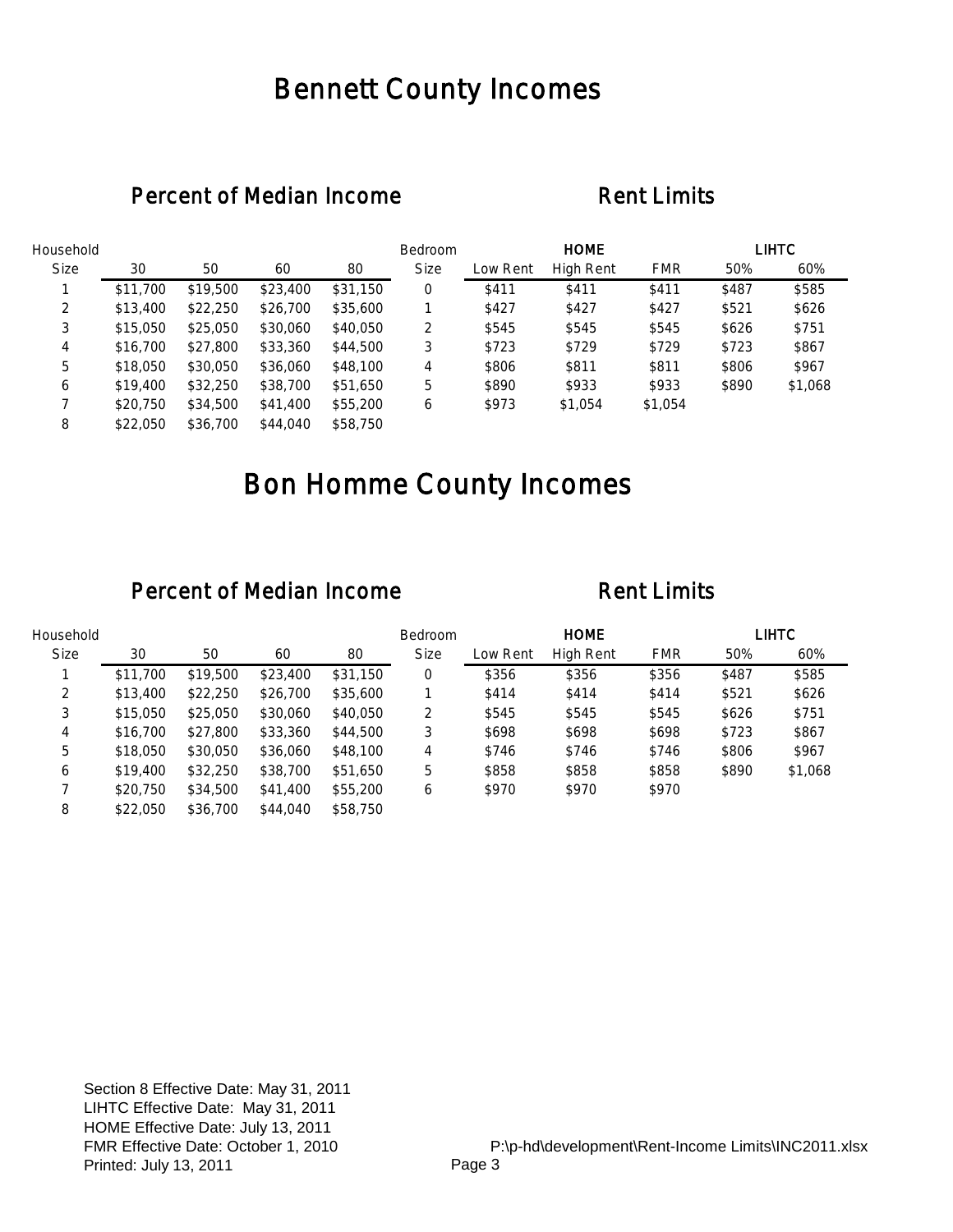## Brookings County Incomes

### Percent of Median Income Rent Limits

| Household   |          |          |          |          | Bedroom     |          | <b>HOME</b> |            |         | <b>LIHTC</b> |
|-------------|----------|----------|----------|----------|-------------|----------|-------------|------------|---------|--------------|
| <b>Size</b> | 30       | 50       | 60       | 80       | <b>Size</b> | Low Rent | High Rent   | <b>FMR</b> | 50%     | 60%          |
|             | \$13,900 | \$23,150 | \$27,780 | \$37,050 | 0           | \$355    | \$355       | \$355      | \$578   | \$694        |
| 2           | \$15,900 | \$26,450 | \$31,740 | \$42,350 |             | \$446    | \$446       | \$446      | \$620   | \$744        |
| 3           | \$17,900 | \$29,750 | \$35,700 | \$47,650 | 2           | \$548    | \$548       | \$548      | \$743   | \$892        |
| 4           | \$19,850 | \$33,050 | \$39,660 | \$52,900 | 3           | \$773    | \$773       | \$773      | \$859   | \$1,031      |
| 5           | \$21,450 | \$35,700 | \$42,840 | \$57,150 | 4           | \$958    | \$963       | \$963      | \$958   | \$1,150      |
| 6           | \$23,050 | \$38,350 | \$46,020 | \$61,400 | 5           | \$1,058  | \$1,107     | \$1,107    | \$1,058 | \$1,269      |
|             | \$24,650 | \$41,000 | \$49,200 | \$65,600 | 6           | \$1,156  | \$1,252     | \$1,252    |         |              |
| 8           | \$26,250 | \$43,650 | \$52,380 | \$69,850 |             |          |             |            |         |              |

# Brown County Incomes

| Household   |          |          |          |          | <b>Bedroom</b> |          | <b>HOME</b> |            |       | LIHTC   |
|-------------|----------|----------|----------|----------|----------------|----------|-------------|------------|-------|---------|
| <b>Size</b> | 30       | 50       | 60       | 80       | <b>Size</b>    | Low Rent | High Rent   | <b>FMR</b> | 50%   | 60%     |
|             | \$12,650 | \$21,100 | \$25,320 | \$33,750 | 0              | \$399    | \$399       | \$399      | \$527 | \$633   |
| 2           | \$14,450 | \$24,100 | \$28,920 | \$38,550 |                | \$427    | \$427       | \$427      | \$565 | \$678   |
| 3           | \$16,250 | \$27,100 | \$32,520 | \$43,350 | 2              | \$563    | \$563       | \$563      | \$677 | \$813   |
| 4           | \$18,050 | \$30,100 | \$36,120 | \$48,150 | 3              | \$714    | \$714       | \$714      | \$783 | \$939   |
| 5           | \$19,500 | \$32,550 | \$39,060 | \$52,050 | 4              | \$849    | \$849       | \$849      | \$873 | \$1,048 |
| 6           | \$20,950 | \$34,950 | \$41,940 | \$55,900 | 5              | \$963    | \$976       | \$976      | \$963 | \$1,156 |
|             | \$22,400 | \$37,350 | \$44,820 | \$59,750 | 6              | \$1,053  | \$1,104     | \$1,104    |       |         |
| 8           | \$23,850 | \$39,750 | \$47,700 | \$63,600 |                |          |             |            |       |         |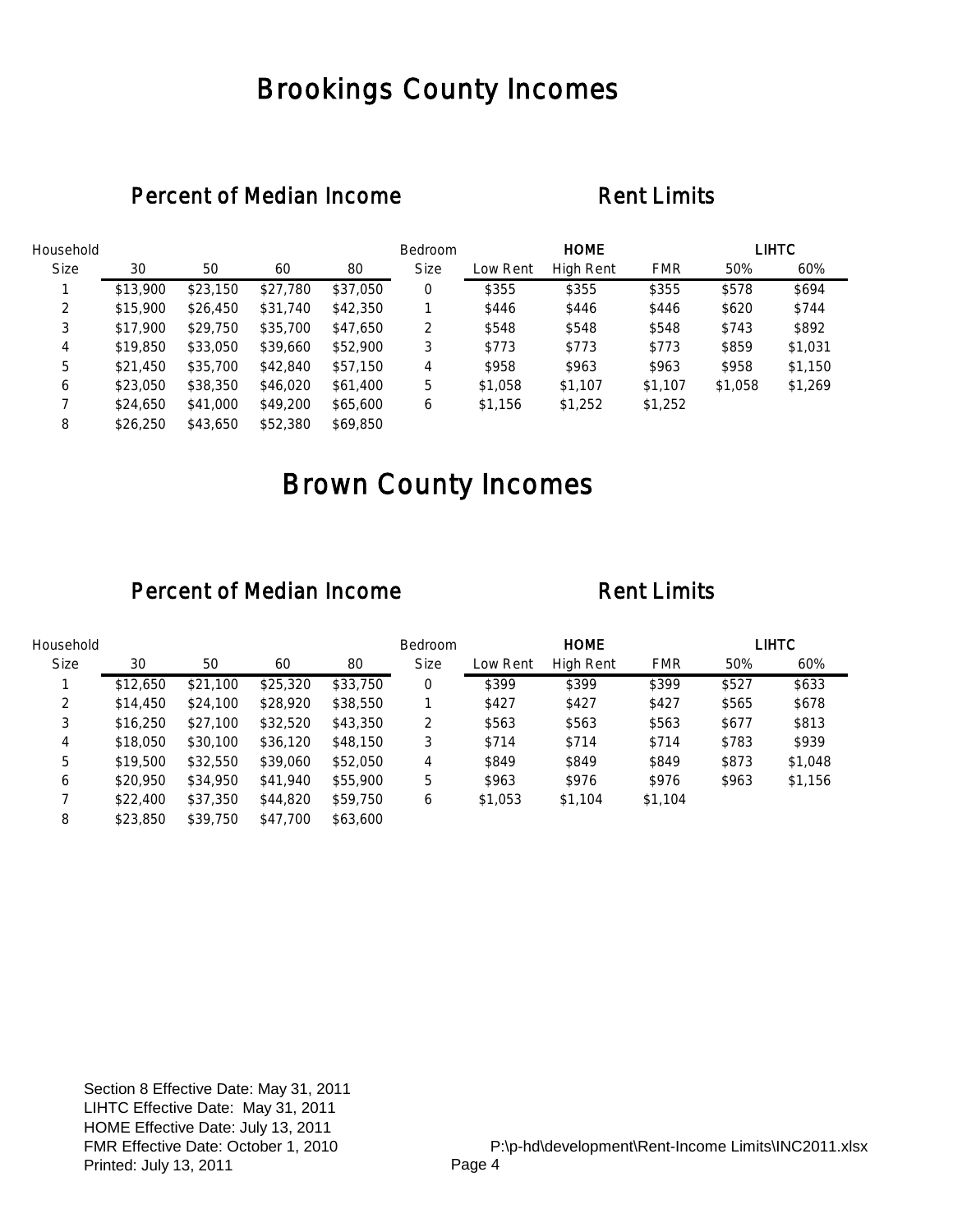## Brule County Incomes

### Percent of Median Income Rent Limits

| Household   |          |          |          |          | Bedroom     |          | <b>HOME</b> |            |       | <b>LIHTC</b> |
|-------------|----------|----------|----------|----------|-------------|----------|-------------|------------|-------|--------------|
| <b>Size</b> | 30       | 50       | 60       | 80       | <b>Size</b> | Low Rent | High Rent   | <b>FMR</b> | 50%   | 60%          |
|             | \$11,850 | \$19,750 | \$23,700 | \$31,600 | 0           | \$356    | \$356       | \$356      | \$493 | \$592        |
| 2           | \$13,550 | \$22,600 | \$27,120 | \$36,100 |             | \$414    | \$414       | \$414      | \$529 | \$635        |
| 3           | \$15,250 | \$25,400 | \$30,480 | \$40,600 | 2           | \$545    | \$545       | \$545      | \$635 | \$762        |
| 4           | \$16,900 | \$28,200 | \$33,840 | \$45,100 | 3           | \$698    | \$698       | \$698      | \$733 | \$880        |
| 5           | \$18,300 | \$30,500 | \$36,600 | \$48,750 | 4           | \$746    | \$746       | \$746      | \$818 | \$982        |
| 6           | \$19,650 | \$32,750 | \$39,300 | \$52,350 | 5           | \$858    | \$858       | \$858      | \$903 | \$1,083      |
|             | \$21,000 | \$35,000 | \$42,000 | \$55,950 | 6           | \$970    | \$970       | \$970      |       |              |
| 8           | \$22,350 | \$37,250 | \$44,700 | \$59,550 |             |          |             |            |       |              |

# Buffalo County Incomes

| Household   |          |          |          |          | <b>Bedroom</b> |          | <b>HOME</b>      |            |       | LIHTC   |
|-------------|----------|----------|----------|----------|----------------|----------|------------------|------------|-------|---------|
| <b>Size</b> | 30       | 50       | 60       | 80       | <b>Size</b>    | Low Rent | <b>High Rent</b> | <b>FMR</b> | 50%   | 60%     |
|             | \$11,700 | \$19,500 | \$23,400 | \$31,150 | 0              | \$356    | \$356            | \$356      | \$487 | \$585   |
| 2           | \$13,400 | \$22,250 | \$26,700 | \$35,600 |                | \$414    | \$414            | \$414      | \$521 | \$626   |
| 3           | \$15,050 | \$25,050 | \$30,060 | \$40,050 | 2              | \$545    | \$545            | \$545      | \$626 | \$751   |
| 4           | \$16,700 | \$27,800 | \$33,360 | \$44,500 | 3              | \$698    | \$698            | \$698      | \$723 | \$867   |
| 5           | \$18,050 | \$30,050 | \$36,060 | \$48,100 | 4              | \$746    | \$746            | \$746      | \$806 | \$967   |
| 6           | \$19,400 | \$32,250 | \$38,700 | \$51,650 | 5              | \$858    | \$858            | \$858      | \$889 | \$1,067 |
|             | \$20,750 | \$34,450 | \$41,340 | \$55,200 | 6              | \$970    | \$970            | \$970      |       |         |
| 8           | \$22,050 | \$36,700 | \$44,040 | \$58,750 |                |          |                  |            |       |         |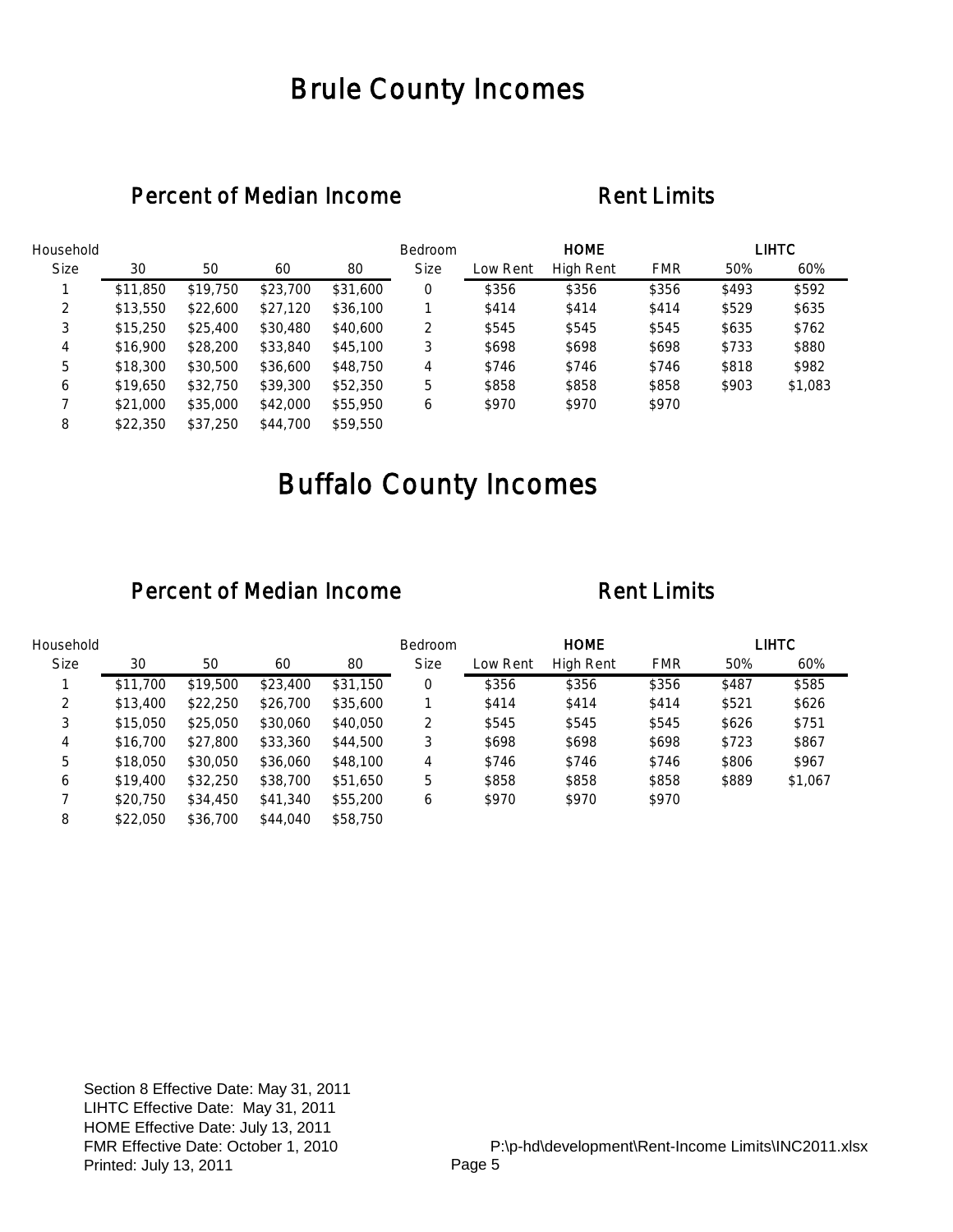## Butte County Incomes

### Percent of Median Income Rent Limits

| Household   |          |          |          |          | Bedroom     |          | <b>HOME</b>      |            |       | <b>LIHTC</b> |
|-------------|----------|----------|----------|----------|-------------|----------|------------------|------------|-------|--------------|
| <b>Size</b> | 30       | 50       | 60       | 80       | <b>Size</b> | Low Rent | <b>High Rent</b> | <b>FMR</b> | 50%   | 60%          |
|             | \$11,700 | \$19,500 | \$23,400 | \$31,150 | 0           | \$411    | \$411            | \$411      | \$487 | \$585        |
| 2           | \$13,400 | \$22,250 | \$26,700 | \$35,600 |             | \$427    | \$427            | \$427      | \$521 | \$626        |
| 3           | \$15,050 | \$25,050 | \$30,060 | \$40,050 | 2           | \$545    | \$545            | \$545      | \$626 | \$751        |
| 4           | \$16,700 | \$27,800 | \$33,360 | \$44,500 | 3           | \$723    | \$729            | \$729      | \$723 | \$867        |
| 5           | \$18,050 | \$30,050 | \$36,060 | \$48,100 | 4           | \$806    | \$811            | \$811      | \$806 | \$967        |
| 6           | \$19,400 | \$32,250 | \$38,700 | \$51,650 | 5           | \$890    | \$933            | \$933      | \$889 | \$1,067      |
|             | \$20,750 | \$34,450 | \$41,340 | \$55,200 | 6           | \$973    | \$1,054          | \$1,054    |       |              |
| 8           | \$22,050 | \$36,700 | \$44,040 | \$58,750 |             |          |                  |            |       |              |

# Campbell County Incomes

| Household   |          |          |          |          | <b>Bedroom</b> |          | <b>HOME</b> |            |       | LIHTC   |
|-------------|----------|----------|----------|----------|----------------|----------|-------------|------------|-------|---------|
| <b>Size</b> | 30       | 50       | 60       | 80       | <b>Size</b>    | Low Rent | High Rent   | <b>FMR</b> | 50%   | 60%     |
|             | \$11,700 | \$19,500 | \$23,400 | \$31,150 | 0              | \$396    | \$396       | \$396      | \$487 | \$585   |
| 2           | \$13,400 | \$22,250 | \$26,700 | \$35,600 |                | \$415    | \$415       | \$415      | \$521 | \$626   |
| 3           | \$15,050 | \$25,050 | \$30,060 | \$40,050 | 2              | \$545    | \$545       | \$545      | \$626 | \$751   |
| 4           | \$16,700 | \$27,800 | \$33,360 | \$44,500 | 3              | \$719    | \$719       | \$719      | \$723 | \$867   |
| 5           | \$18,050 | \$30,050 | \$36,060 | \$48,100 | 4              | \$806    | \$855       | \$855      | \$806 | \$967   |
| 6           | \$19,400 | \$32,250 | \$38,700 | \$51,650 | 5              | \$890    | \$983       | \$983      | \$890 | \$1,068 |
|             | \$20,750 | \$34,500 | \$41,400 | \$55,200 | 6              | \$973    | \$1,112     | \$1,112    |       |         |
| 8           | \$22,050 | \$36,700 | \$44,040 | \$58,750 |                |          |             |            |       |         |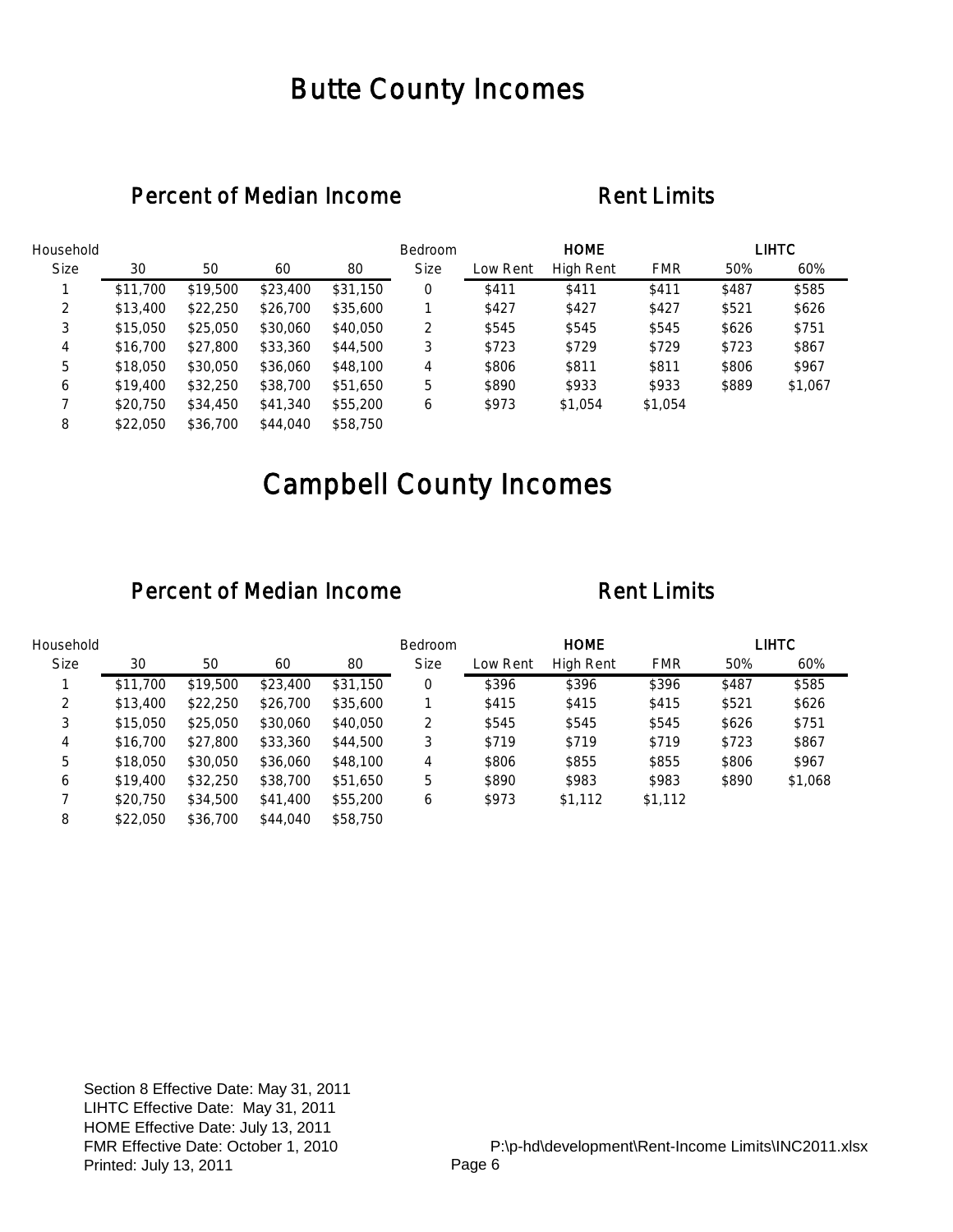## Charles Mix County Incomes

### Percent of Median Income Rent Limits

| Household   |          |          |          |          | Bedroom     |          | <b>HOME</b> |            |       | <b>LIHTC</b> |
|-------------|----------|----------|----------|----------|-------------|----------|-------------|------------|-------|--------------|
| <b>Size</b> | 30       | 50       | 60       | 80       | <b>Size</b> | Low Rent | High Rent   | <b>FMR</b> | 50%   | 60%          |
|             | \$11,700 | \$19,500 | \$23,400 | \$31,150 | 0           | \$356    | \$356       | \$356      | \$487 | \$585        |
| 2           | \$13,400 | \$22,250 | \$26,700 | \$35,600 |             | \$414    | \$414       | \$414      | \$521 | \$626        |
| 3           | \$15,050 | \$25,050 | \$30,060 | \$40,050 | 2           | \$545    | \$545       | \$545      | \$626 | \$751        |
| 4           | \$16,700 | \$27,800 | \$33,360 | \$44,500 | 3           | \$698    | \$698       | \$698      | \$723 | \$867        |
| 5           | \$18,050 | \$30,050 | \$36,060 | \$48,100 | 4           | \$746    | \$746       | \$746      | \$806 | \$967        |
| 6           | \$19,400 | \$32,250 | \$38,700 | \$51,650 | 5           | \$858    | \$858       | \$858      | \$890 | \$1,068      |
|             | \$20,750 | \$34,500 | \$41,400 | \$55,200 | 6           | \$970    | \$970       | \$970      |       |              |
| 8           | \$22,050 | \$36,700 | \$44,040 | \$58,750 |             |          |             |            |       |              |

# Clark County Incomes

| Household   |          |          |          |          | <b>Bedroom</b> |          | <b>HOME</b> |            |       | <b>LIHTC</b> |
|-------------|----------|----------|----------|----------|----------------|----------|-------------|------------|-------|--------------|
| <b>Size</b> | 30       | 50       | 60       | 80       | <b>Size</b>    | Low Rent | High Rent   | <b>FMR</b> | 50%   | 60%          |
|             | \$11,700 | \$19,500 | \$23,400 | \$31,150 | 0              | \$365    | \$365       | \$365      | \$487 | \$585        |
| 2           | \$13,400 | \$22,250 | \$26,700 | \$35,600 |                | \$424    | \$424       | \$424      | \$521 | \$626        |
| 3           | \$15,050 | \$25,050 | \$30,060 | \$40,050 | 2              | \$545    | \$545       | \$545      | \$626 | \$751        |
| 4           | \$16,700 | \$27,800 | \$33,360 | \$44,500 | 3              | \$723    | \$737       | \$737      | \$723 | \$867        |
| 5           | \$18,050 | \$30,050 | \$36,060 | \$48,100 | 4              | \$806    | \$869       | \$869      | \$806 | \$967        |
| 6           | \$19,400 | \$32,250 | \$38,700 | \$51,650 | 5              | \$890    | \$999       | \$999      | \$890 | \$1,068      |
|             | \$20,750 | \$34,500 | \$41,400 | \$55,200 | 6              | \$973    | \$1,130     | \$1,130    |       |              |
| 8           | \$22,050 | \$36,700 | \$44,040 | \$58,750 |                |          |             |            |       |              |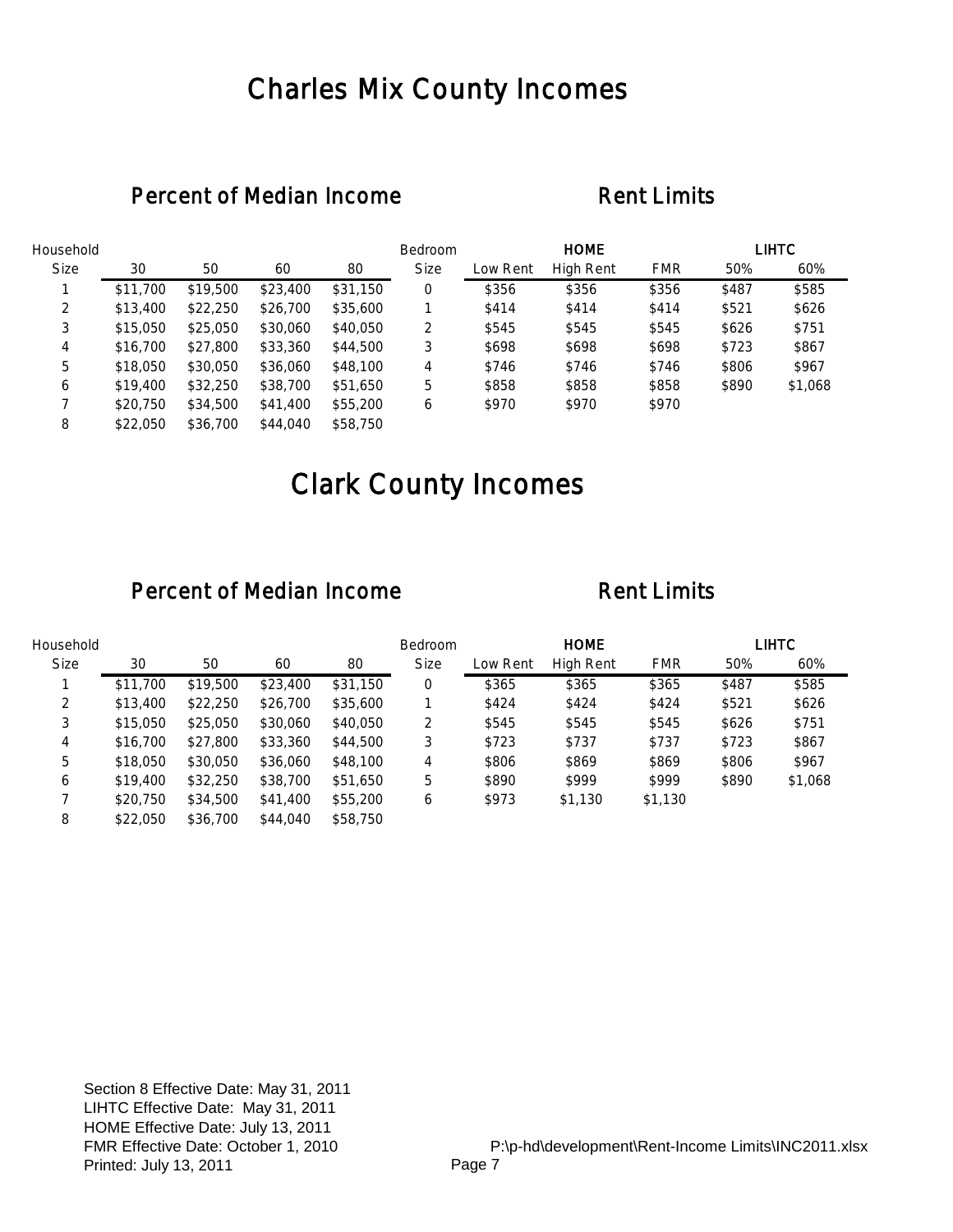## Clay County Incomes

### Percent of Median Income Rent Limits

| Household   |          |          |          |          | Bedroom     |          | <b>HOME</b> |            |       | <b>LIHTC</b> |
|-------------|----------|----------|----------|----------|-------------|----------|-------------|------------|-------|--------------|
| <b>Size</b> | 30       | 50       | 60       | 80       | <b>Size</b> | Low Rent | High Rent   | <b>FMR</b> | 50%   | 60%          |
|             | \$12,400 | \$20,600 | \$24,720 | \$32,950 | 0           | \$415    | \$415       | \$415      | \$515 | \$618        |
| 2           | \$14,150 | \$23,550 | \$28,260 | \$37,650 |             | \$442    | \$442       | \$442      | \$551 | \$662        |
| 3           | \$15,900 | \$26,500 | \$31,800 | \$42,350 | 2           | \$581    | \$581       | \$581      | \$662 | \$795        |
| 4           | \$17,650 | \$29,400 | \$35,280 | \$47,050 | 3           | \$765    | \$801       | \$801      | \$765 | \$918        |
| 5           | \$19,100 | \$31,800 | \$38,160 | \$50,850 | 4           | \$853    | \$1,020     | \$1,020    | \$853 | \$1,024      |
| 6           | \$20,500 | \$34,150 | \$40,980 | \$54,600 | 5           | \$941    | \$1.141     | \$1,173    | \$941 | \$1,130      |
|             | \$21,900 | \$36,500 | \$43,800 | \$58,350 | 6           | \$1,029  | \$1,231     | \$1,326    |       |              |
| 8           | \$23,300 | \$38,850 | \$46,620 | \$62,150 |             |          |             |            |       |              |

# Codington County Incomes

| Household   |          |          |          |          | Bedroom     |          | <b>HOME</b> |            |       | LIHTC   |
|-------------|----------|----------|----------|----------|-------------|----------|-------------|------------|-------|---------|
| <b>Size</b> | 30       | 50       | 60       | 80       | <b>Size</b> | Low Rent | High Rent   | <b>FMR</b> | 50%   | 60%     |
|             | \$12,550 | \$20,900 | \$25,080 | \$33,450 | 0           | \$403    | \$403       | \$403      | \$522 | \$627   |
| 2           | \$14,350 | \$23,900 | \$28,680 | \$38,200 |             | \$470    | \$470       | \$470      | \$560 | \$672   |
| 3           | \$16,150 | \$26,900 | \$32,280 | \$43,000 | 2           | \$619    | \$619       | \$619      | \$672 | \$807   |
| 4           | \$17,900 | \$29,850 | \$35,820 | \$47,750 | 3           | \$784    | \$800       | \$800      | \$776 | \$931   |
| 5           | \$19,350 | \$32,250 | \$38,700 | \$51,600 | 4           | \$887    | \$914       | \$914      | \$866 | \$1,039 |
| 6           | \$20,800 | \$34,650 | \$41,580 | \$55,400 | 5           | \$979    | \$1,051     | \$1,051    | \$956 | \$1,147 |
|             | \$22,200 | \$37,050 | \$44,460 | \$59,250 | 6           | \$1,071  | \$1,188     | \$1,188    |       |         |
| 8           | \$23,650 | \$39,450 | \$47,340 | \$63,050 |             |          |             |            |       |         |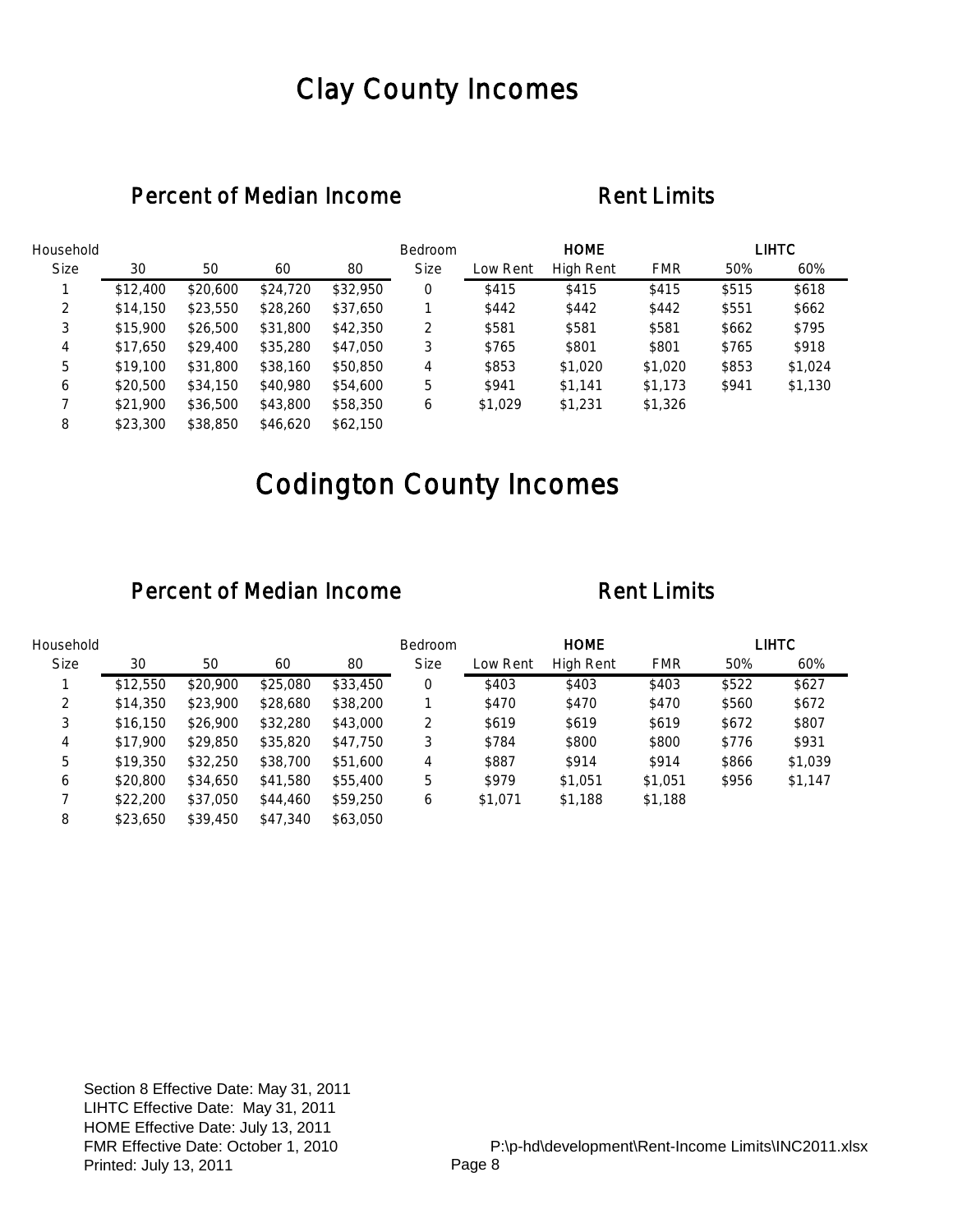## Corson County Incomes

### Percent of Median Income Rent Limits

| Household   |          |          |          |          | Bedroom     |          | <b>HOME</b> |            |       | <b>LIHTC</b> |
|-------------|----------|----------|----------|----------|-------------|----------|-------------|------------|-------|--------------|
| <b>Size</b> | 30       | 50       | 60       | 80       | <b>Size</b> | Low Rent | High Rent   | <b>FMR</b> | 50%   | 60%          |
|             | \$11,700 | \$19,500 | \$23,400 | \$31,150 | 0           | \$411    | \$411       | \$411      | \$487 | \$585        |
| 2           | \$13,400 | \$22,250 | \$26,700 | \$35,600 |             | \$427    | \$427       | \$427      | \$521 | \$626        |
| 3           | \$15,050 | \$25,050 | \$30,060 | \$40,050 | 2           | \$545    | \$545       | \$545      | \$626 | \$751        |
| 4           | \$16,700 | \$27,800 | \$33,360 | \$44,500 | 3           | \$723    | \$729       | \$729      | \$723 | \$867        |
| 5           | \$18,050 | \$30,050 | \$36,060 | \$48,100 | 4           | \$806    | \$811       | \$811      | \$806 | \$967        |
| 6           | \$19,400 | \$32,250 | \$38,700 | \$51,650 | 5           | \$890    | \$933       | \$933      | \$890 | \$1,068      |
|             | \$20,750 | \$34,500 | \$41,400 | \$55,200 | 6           | \$973    | \$1,054     | \$1,054    |       |              |
| 8           | \$22,050 | \$36,700 | \$44,040 | \$58,750 |             |          |             |            |       |              |

# Custer County Incomes

| Household   |          |          |          |          | Bedroom     |          | <b>HOME</b>      |            |       | LIHTC   |
|-------------|----------|----------|----------|----------|-------------|----------|------------------|------------|-------|---------|
| <b>Size</b> | 30       | 50       | 60       | 80       | <b>Size</b> | Low Rent | <b>High Rent</b> | <b>FMR</b> | 50%   | 60%     |
|             | \$12,650 | \$21,100 | \$25,320 | \$33,750 | 0           | \$411    | \$411            | \$411      | \$527 | \$633   |
| 2           | \$14,450 | \$24,100 | \$28,920 | \$38,550 |             | \$427    | \$427            | \$427      | \$565 | \$678   |
| 3           | \$16,250 | \$27,100 | \$32,520 | \$43,350 | 2           | \$545    | \$545            | \$545      | \$677 | \$813   |
| 4           | \$18,050 | \$30,100 | \$36,120 | \$48,150 | 3           | \$729    | \$729            | \$729      | \$783 | \$939   |
| 5           | \$19,500 | \$32,550 | \$39,060 | \$52,050 | 4           | \$811    | \$811            | \$811      | \$873 | \$1,048 |
| 6           | \$20,950 | \$34,950 | \$41,940 | \$55,900 | 5           | \$933    | \$933            | \$933      | \$963 | \$1,156 |
|             | \$22,400 | \$37,350 | \$44,820 | \$59,750 | 6           | \$1,053  | \$1,054          | \$1,054    |       |         |
| 8           | \$23,850 | \$39,750 | \$47,700 | \$63,600 |             |          |                  |            |       |         |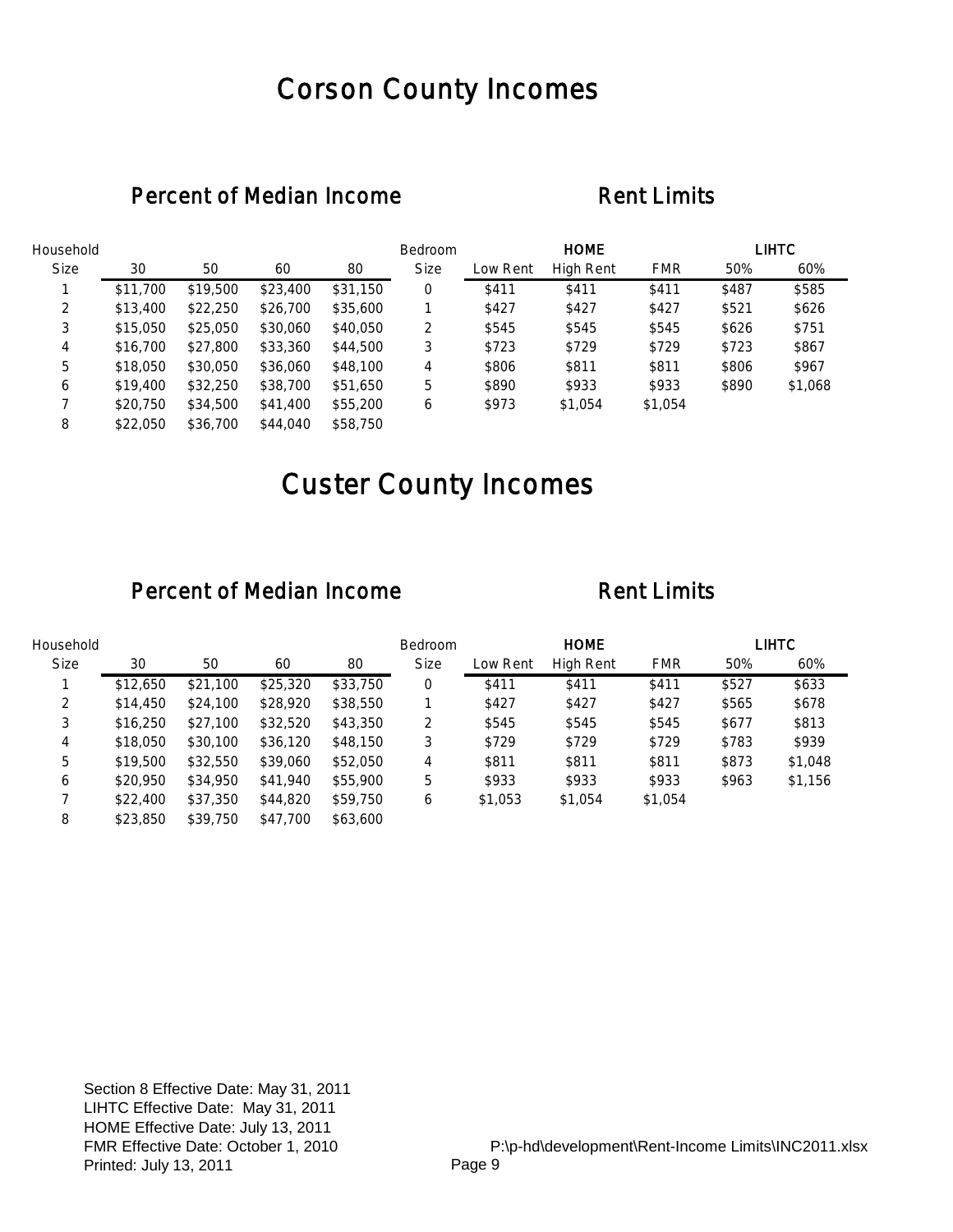## Davison County Incomes

### Percent of Median Income Rent Limits

| Household   |          |          |          |          | Bedroom     |          | <b>HOME</b> |            |       | LIHTC   |
|-------------|----------|----------|----------|----------|-------------|----------|-------------|------------|-------|---------|
| <b>Size</b> | 30       | 50       | 60       | 80       | <b>Size</b> | Low Rent | High Rent   | <b>FMR</b> | 50%   | 60%     |
|             | \$12,050 | \$20,100 | \$24,120 | \$32,150 | 0           | \$375    | \$375       | \$375      | \$502 | \$603   |
| 2           | \$13,800 | \$23,000 | \$27,600 | \$36,750 |             | \$440    | \$440       | \$440      | \$538 | \$646   |
| 3           | \$15,500 | \$25,850 | \$31,020 | \$41,350 | 2           | \$578    | \$578       | \$578      | \$646 | \$775   |
| 4           | \$17,200 | \$28,700 | \$34,440 | \$45,900 | 3           | \$742    | \$742       | \$742      | \$746 | \$895   |
| 5           | \$18,600 | \$31,000 | \$37,200 | \$49,600 | 4           | \$797    | \$797       | \$797      | \$832 | \$999   |
| 6           | \$20,000 | \$33,300 | \$39,960 | \$53,250 | 5           | \$917    | \$917       | \$917      | \$918 | \$1,102 |
|             | \$21,350 | \$35,600 | \$42,720 | \$56,950 | 6           | \$1,017  | \$1,036     | \$1,036    |       |         |
| 8           | \$22,750 | \$37,900 | \$45,480 | \$60,600 |             |          |             |            |       |         |

# Day County Incomes

| Household   |          |          |          |          | <b>Bedroom</b> |          | <b>HOME</b> |            |       | LIHTC   |
|-------------|----------|----------|----------|----------|----------------|----------|-------------|------------|-------|---------|
| <b>Size</b> | 30       | 50       | 60       | 80       | <b>Size</b>    | Low Rent | High Rent   | <b>FMR</b> | 50%   | 60%     |
|             | \$11,700 | \$19,500 | \$23,400 | \$31,150 | 0              | \$396    | \$396       | \$396      | \$487 | \$585   |
| 2           | \$13,400 | \$22,250 | \$26,700 | \$35,600 |                | \$415    | \$415       | \$415      | \$521 | \$626   |
| 3           | \$15,050 | \$25,050 | \$30,060 | \$40,050 | 2              | \$545    | \$545       | \$545      | \$626 | \$751   |
| 4           | \$16,700 | \$27,800 | \$33,360 | \$44,500 | 3              | \$719    | \$719       | \$719      | \$723 | \$867   |
| 5           | \$18,050 | \$30,050 | \$36,060 | \$48,100 | 4              | \$806    | \$855       | \$855      | \$806 | \$967   |
| 6           | \$19,400 | \$32,250 | \$38,700 | \$51,650 | 5              | \$890    | \$983       | \$983      | \$890 | \$1,068 |
|             | \$20,750 | \$34,500 | \$41,400 | \$55,200 | 6              | \$973    | \$1,112     | \$1,112    |       |         |
| 8           | \$22,050 | \$36,700 | \$44,040 | \$58,750 |                |          |             |            |       |         |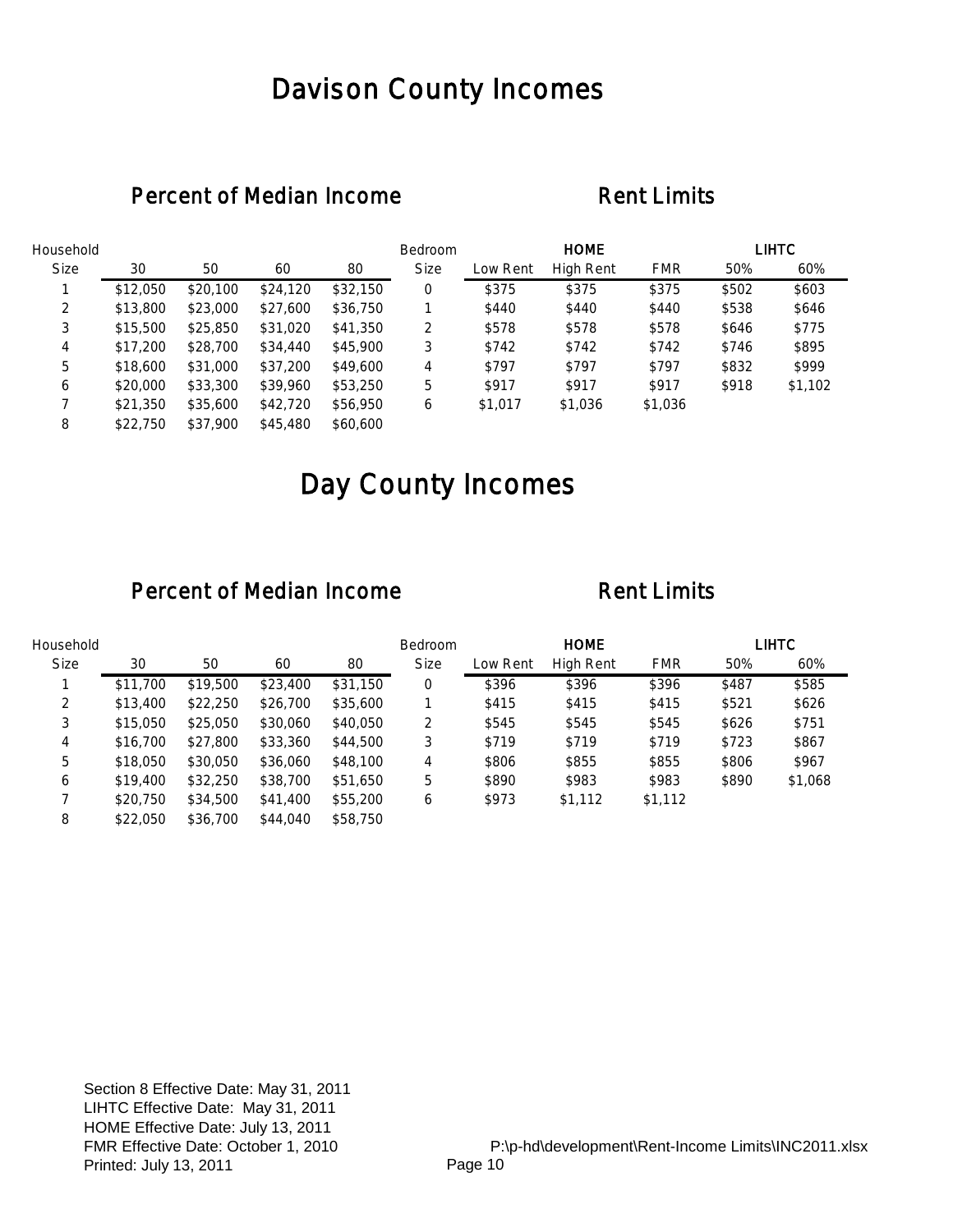## Deuel County Incomes

### Percent of Median Income Rent Limits

| Household   |          |          |          |          | Bedroom     |          | <b>HOME</b> |            |       | <b>LIHTC</b> |
|-------------|----------|----------|----------|----------|-------------|----------|-------------|------------|-------|--------------|
| <b>Size</b> | 30       | 50       | 60       | 80       | <b>Size</b> | Low Rent | High Rent   | <b>FMR</b> | 50%   | 60%          |
|             | \$11,850 | \$19,750 | \$23,700 | \$31,600 | 0           | \$365    | \$365       | \$365      | \$493 | \$592        |
| 2           | \$13,550 | \$22,600 | \$27,120 | \$36,100 |             | \$424    | \$424       | \$424      | \$529 | \$635        |
| 3           | \$15,250 | \$25,400 | \$30,480 | \$40,600 | 2           | \$545    | \$545       | \$545      | \$635 | \$762        |
| 4           | \$16,900 | \$28,200 | \$33,840 | \$45,100 | 3           | \$733    | \$737       | \$737      | \$733 | \$880        |
| 5           | \$18,300 | \$30,500 | \$36,600 | \$48,750 | 4           | \$818    | \$869       | \$869      | \$818 | \$982        |
| 6           | \$19,650 | \$32,750 | \$39,300 | \$52,350 | 5           | \$903    | \$999       | \$999      | \$903 | \$1,083      |
|             | \$21,000 | \$35,000 | \$42,000 | \$55,950 | 6           | \$987    | \$1,130     | \$1,130    |       |              |
| 8           | \$22,350 | \$37.250 | \$44,700 | \$59,550 |             |          |             |            |       |              |

# Dewey County Incomes

| Household   |          |          |          |          | <b>Bedroom</b> |          | <b>HOME</b> |            |       | LIHTC   |
|-------------|----------|----------|----------|----------|----------------|----------|-------------|------------|-------|---------|
| <b>Size</b> | 30       | 50       | 60       | 80       | <b>Size</b>    | Low Rent | High Rent   | <b>FMR</b> | 50%   | 60%     |
|             | \$11,700 | \$19,500 | \$23,400 | \$31,150 | 0              | \$411    | \$411       | \$411      | \$487 | \$585   |
| 2           | \$13,400 | \$22,250 | \$26,700 | \$35,600 |                | \$427    | \$427       | \$427      | \$521 | \$626   |
| 3           | \$15,050 | \$25,050 | \$30,060 | \$40,050 | 2              | \$545    | \$545       | \$545      | \$626 | \$751   |
| 4           | \$16,700 | \$27,800 | \$33,360 | \$44,500 | 3              | \$723    | \$729       | \$729      | \$723 | \$867   |
| 5           | \$18,050 | \$30,050 | \$36,060 | \$48,100 | 4              | \$806    | \$811       | \$811      | \$806 | \$967   |
| 6           | \$19,400 | \$32,250 | \$38,700 | \$51,650 | 5              | \$890    | \$933       | \$933      | \$890 | \$1,068 |
|             | \$20,750 | \$34,500 | \$41,400 | \$55,200 | 6              | \$973    | \$1,054     | \$1,054    |       |         |
| 8           | \$22,050 | \$36,700 | \$44,040 | \$58,750 |                |          |             |            |       |         |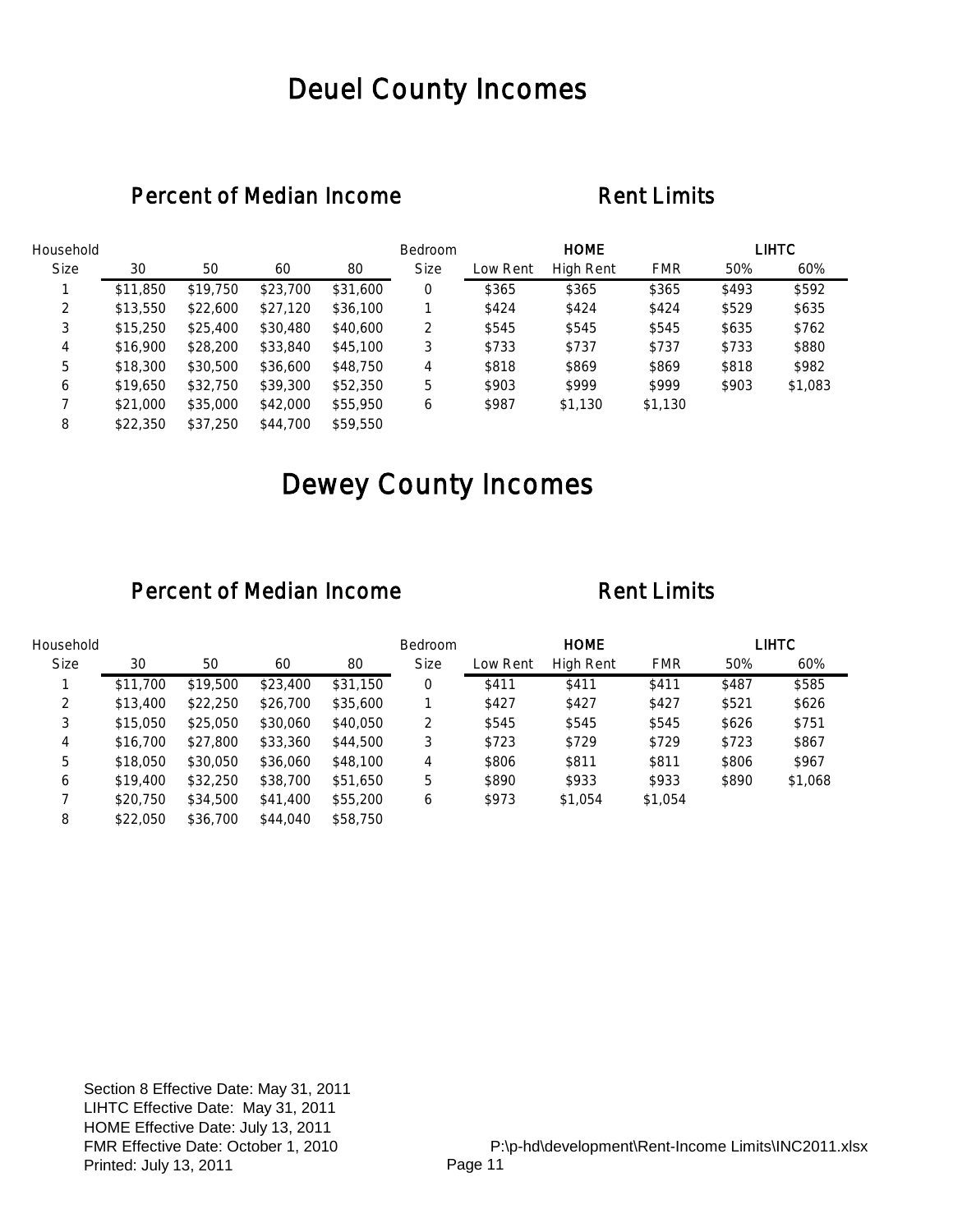## Douglas County Incomes

### Percent of Median Income Rent Limits

| Household   |          |          |          |          | Bedroom     |          | <b>HOME</b> |            |       | <b>LIHTC</b> |
|-------------|----------|----------|----------|----------|-------------|----------|-------------|------------|-------|--------------|
| <b>Size</b> | 30       | 50       | 60       | 80       | <b>Size</b> | Low Rent | High Rent   | <b>FMR</b> | 50%   | 60%          |
|             | \$11,700 | \$19,500 | \$23,400 | \$31,150 | 0           | \$356    | \$356       | \$356      | \$487 | \$585        |
| 2           | \$13,400 | \$22,250 | \$26,700 | \$35,600 |             | \$414    | \$414       | \$414      | \$521 | \$626        |
| 3           | \$15,050 | \$25,050 | \$30,060 | \$40,050 | 2           | \$545    | \$545       | \$545      | \$626 | \$751        |
| 4           | \$16,700 | \$27,800 | \$33,360 | \$44,500 | 3           | \$698    | \$698       | \$698      | \$723 | \$867        |
| 5           | \$18,050 | \$30,050 | \$36,060 | \$48,100 | 4           | \$746    | \$746       | \$746      | \$806 | \$967        |
| 6           | \$19,400 | \$32,250 | \$38,700 | \$51,650 | 5           | \$858    | \$858       | \$858      | \$890 | \$1,068      |
|             | \$20,750 | \$34,500 | \$41,400 | \$55,200 | 6           | \$970    | \$970       | \$970      |       |              |
| 8           | \$22,050 | \$36,700 | \$44,040 | \$58,750 |             |          |             |            |       |              |

# Edmunds County Incomes

| Household   |          |          |          |          | <b>Bedroom</b> |          | <b>HOME</b> |            |       | LIHTC   |
|-------------|----------|----------|----------|----------|----------------|----------|-------------|------------|-------|---------|
| <b>Size</b> | 30       | 50       | 60       | 80       | <b>Size</b>    | Low Rent | High Rent   | <b>FMR</b> | 50%   | 60%     |
|             | \$11,850 | \$19,750 | \$23,700 | \$31,600 | 0              | \$396    | \$396       | \$396      | \$493 | \$592   |
| 2           | \$13,550 | \$22,600 | \$27,120 | \$36,100 |                | \$415    | \$415       | \$415      | \$529 | \$635   |
| 3           | \$15,250 | \$25,400 | \$30,480 | \$40,600 | 2              | \$545    | \$545       | \$545      | \$635 | \$762   |
| 4           | \$16,900 | \$28,200 | \$33,840 | \$45,100 | 3              | \$719    | \$719       | \$719      | \$733 | \$880   |
| 5           | \$18,300 | \$30,500 | \$36,600 | \$48,750 | 4              | \$818    | \$855       | \$855      | \$818 | \$982   |
| 6           | \$19,650 | \$32,750 | \$39,300 | \$52,350 | 5              | \$903    | \$983       | \$983      | \$903 | \$1,083 |
|             | \$21,000 | \$35,000 | \$42,000 | \$55,950 | 6              | \$987    | \$1,112     | \$1,112    |       |         |
| 8           | \$22,350 | \$37,250 | \$44,700 | \$59,550 |                |          |             |            |       |         |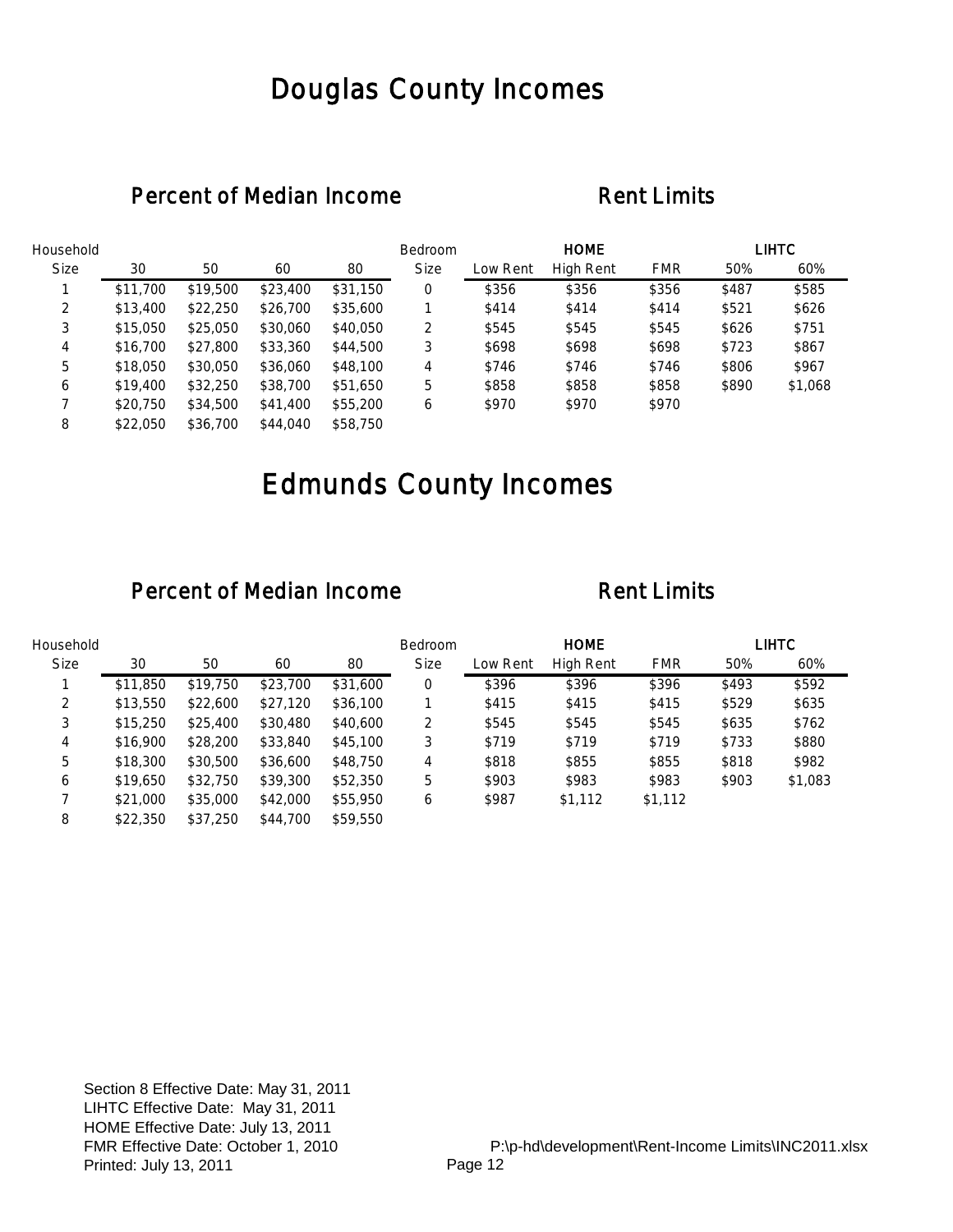## Fall River County Incomes

### Percent of Median Income Rent Limits

| Household   |          |          |          |          | Bedroom     |          | <b>HOME</b> |            |       | <b>LIHTC</b> |
|-------------|----------|----------|----------|----------|-------------|----------|-------------|------------|-------|--------------|
| <b>Size</b> | 30       | 50       | 60       | 80       | <b>Size</b> | Low Rent | High Rent   | <b>FMR</b> | 50%   | 60%          |
|             | \$11,700 | \$19,500 | \$23,400 | \$31,150 | 0           | \$404    | \$404       | \$404      | \$487 | \$585        |
| 2           | \$13,400 | \$22,250 | \$26,700 | \$35,600 |             | \$421    | \$421       | \$421      | \$521 | \$626        |
| 3           | \$15,050 | \$25,050 | \$30,060 | \$40,050 | 2           | \$553    | \$553       | \$553      | \$626 | \$751        |
| 4           | \$16,700 | \$27,800 | \$33,360 | \$44,500 | 3           | \$717    | \$717       | \$717      | \$723 | \$867        |
| 5           | \$18,050 | \$30,050 | \$36,060 | \$48,100 | 4           | \$798    | \$798       | \$798      | \$806 | \$967        |
| 6           | \$19,400 | \$32,250 | \$38,700 | \$51,650 | 5           | \$890    | \$918       | \$918      | \$890 | \$1,068      |
|             | \$20,750 | \$34,500 | \$41,400 | \$55,200 | 6           | \$973    | \$1,037     | \$1,037    |       |              |
| 8           | \$22,050 | \$36,700 | \$44,040 | \$58,750 |             |          |             |            |       |              |

# Faulk County Incomes

| Household   |          |          |          |          | <b>Bedroom</b> |          | <b>HOME</b> |            |       | LIHTC   |
|-------------|----------|----------|----------|----------|----------------|----------|-------------|------------|-------|---------|
| <b>Size</b> | 30       | 50       | 60       | 80       | <b>Size</b>    | Low Rent | High Rent   | <b>FMR</b> | 50%   | 60%     |
|             | \$11,850 | \$19,750 | \$23,700 | \$31,600 | 0              | \$396    | \$396       | \$396      | \$493 | \$592   |
| 2           | \$13,550 | \$22,600 | \$27,120 | \$36,100 |                | \$415    | \$415       | \$415      | \$529 | \$635   |
| 3           | \$15,250 | \$25,400 | \$30,480 | \$40,600 | 2              | \$545    | \$545       | \$545      | \$635 | \$762   |
| 4           | \$16,900 | \$28,200 | \$33,840 | \$45,100 | 3              | \$719    | \$719       | \$719      | \$733 | \$880   |
| 5           | \$18,300 | \$30,500 | \$36,600 | \$48,750 | 4              | \$818    | \$855       | \$855      | \$818 | \$982   |
| 6           | \$19,650 | \$32,750 | \$39,300 | \$52,350 | 5              | \$903    | \$983       | \$983      | \$903 | \$1,083 |
|             | \$21,000 | \$35,000 | \$42,000 | \$55,950 | 6              | \$987    | \$1,112     | \$1,112    |       |         |
| 8           | \$22,350 | \$37,250 | \$44,700 | \$59,550 |                |          |             |            |       |         |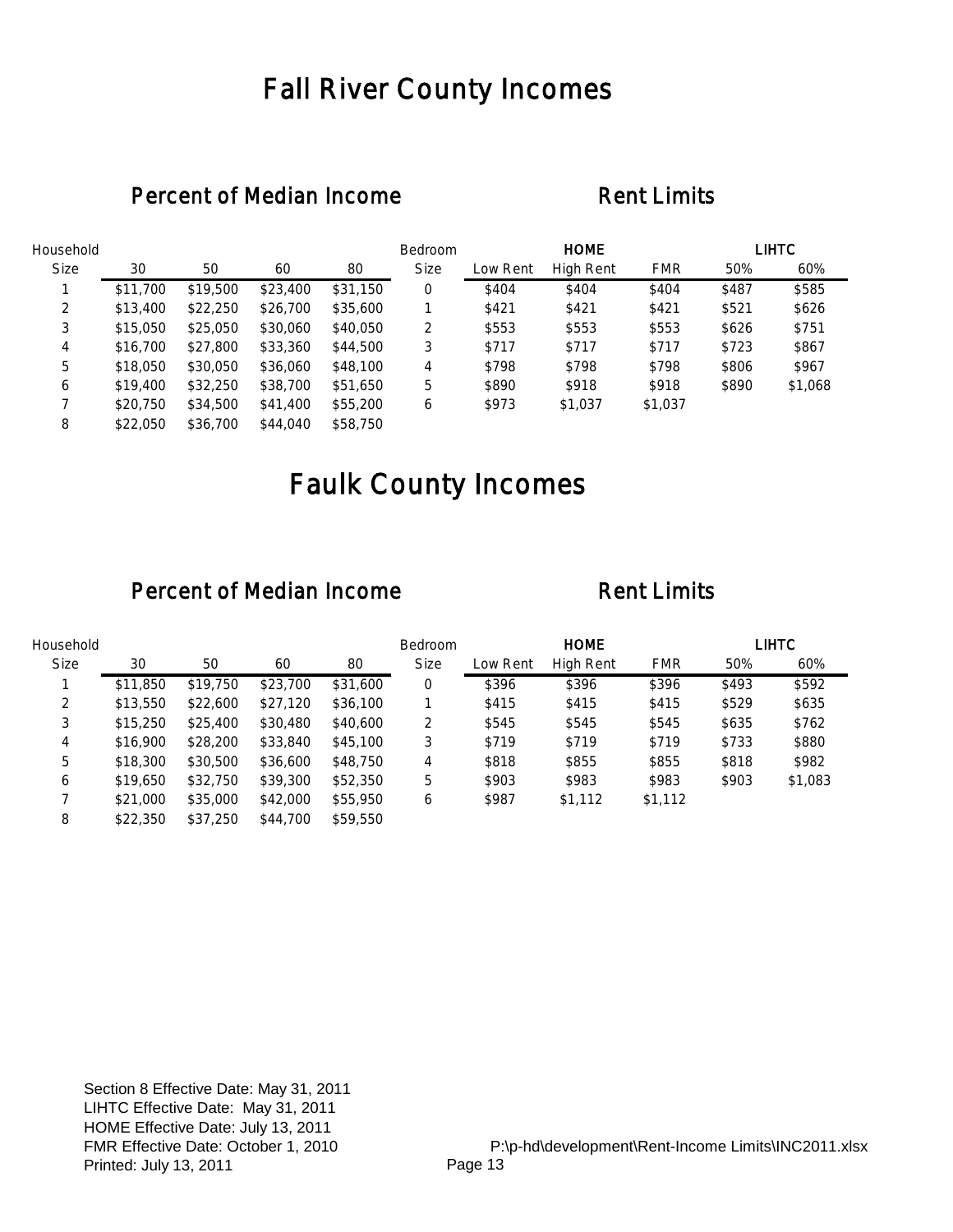## Grant County Incomes

### Percent of Median Income Rent Limits

| Household   |          |          |          |          | Bedroom     |          | <b>HOME</b> |            |       | <b>LIHTC</b> |
|-------------|----------|----------|----------|----------|-------------|----------|-------------|------------|-------|--------------|
| <b>Size</b> | 30       | 50       | 60       | 80       | <b>Size</b> | Low Rent | High Rent   | <b>FMR</b> | 50%   | 60%          |
|             | \$11,700 | \$19,500 | \$23,400 | \$31,150 | 0           | \$365    | \$365       | \$365      | \$487 | \$585        |
| 2           | \$13,400 | \$22,250 | \$26,700 | \$35,600 |             | \$424    | \$424       | \$424      | \$521 | \$626        |
| 3           | \$15,050 | \$25,050 | \$30,060 | \$40,050 | 2           | \$545    | \$545       | \$545      | \$626 | \$751        |
| 4           | \$16,700 | \$27,800 | \$33,360 | \$44,500 | 3           | \$723    | \$737       | \$737      | \$723 | \$867        |
| 5           | \$18,050 | \$30,050 | \$36,060 | \$48,100 | 4           | \$806    | \$869       | \$869      | \$806 | \$967        |
| 6           | \$19,400 | \$32,250 | \$38,700 | \$51,650 | 5           | \$890    | \$999       | \$999      | \$890 | \$1,068      |
|             | \$20,750 | \$34,500 | \$41,400 | \$55,200 | 6           | \$973    | \$1,130     | \$1,130    |       |              |
| 8           | \$22,050 | \$36,700 | \$44,040 | \$58,750 |             |          |             |            |       |              |

# Gregory County Incomes

| Household   |          |          |          |          | Bedroom     |          | <b>HOME</b>      |            |       | <b>LIHTC</b> |
|-------------|----------|----------|----------|----------|-------------|----------|------------------|------------|-------|--------------|
| <b>Size</b> | 30       | 50       | 60       | 80       | <b>Size</b> | Low Rent | <b>High Rent</b> | <b>FMR</b> | 50%   | 60%          |
|             | \$11,700 | \$19,500 | \$23,400 | \$31,150 | 0           | \$356    | \$356            | \$356      | \$487 | \$585        |
| 2           | \$13,400 | \$22,250 | \$26,700 | \$35,600 |             | \$414    | \$414            | \$414      | \$521 | \$626        |
| 3           | \$15,050 | \$25,050 | \$30,060 | \$40,050 | 2           | \$545    | \$545            | \$545      | \$626 | \$751        |
| 4           | \$16,700 | \$27,800 | \$33,360 | \$44,500 | 3           | \$698    | \$698            | \$698      | \$723 | \$867        |
| 5           | \$18,050 | \$30,050 | \$36,060 | \$48,100 | 4           | \$746    | \$746            | \$746      | \$806 | \$967        |
| 6           | \$19,400 | \$32,250 | \$38,700 | \$51,650 | 5           | \$858    | \$858            | \$858      | \$890 | \$1,068      |
|             | \$20,750 | \$34,500 | \$41,400 | \$55,200 | 6           | \$970    | \$970            | \$970      |       |              |
| 8           | \$22,050 | \$36,700 | \$44,040 | \$58,750 |             |          |                  |            |       |              |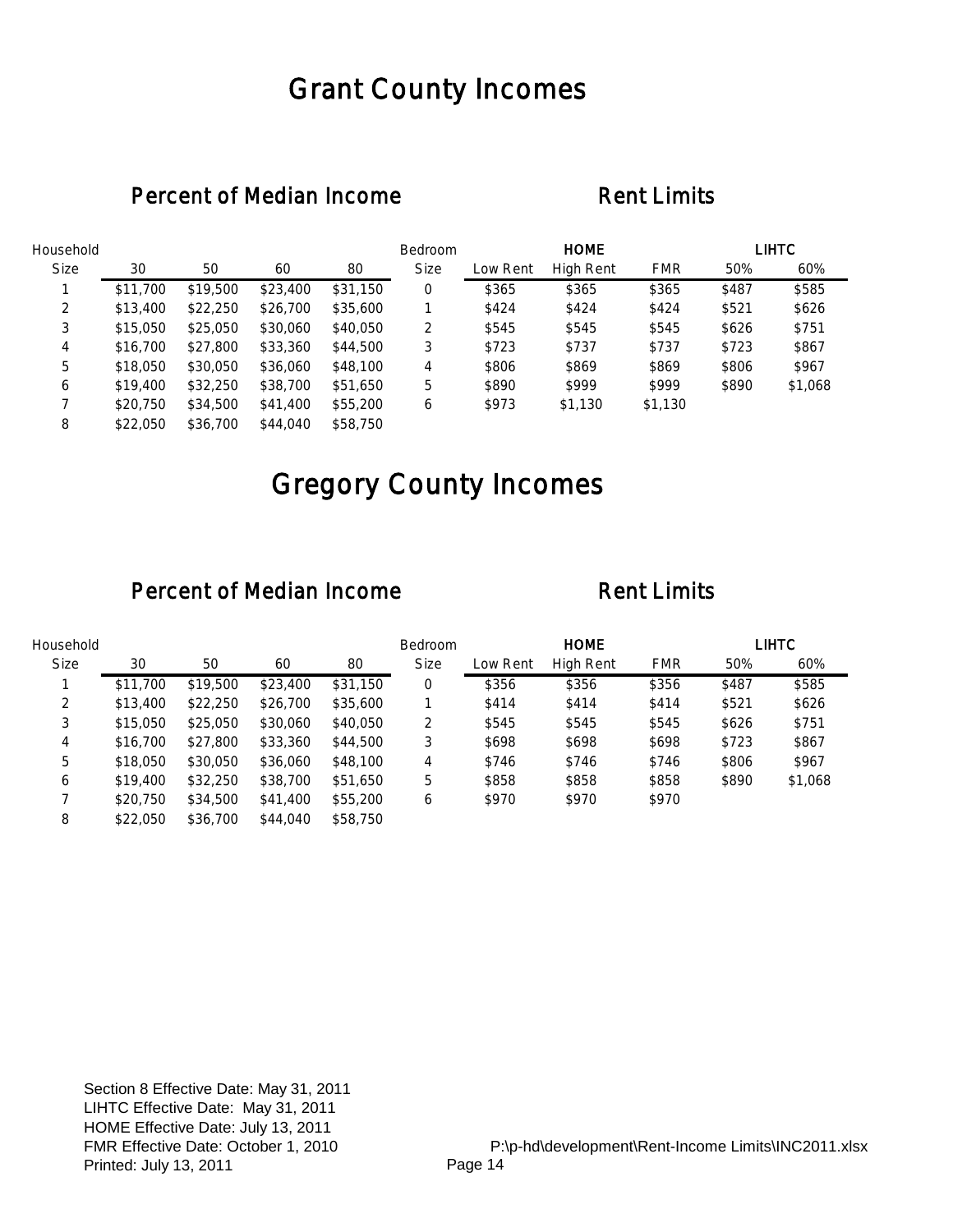## Haakon County Incomes

### Percent of Median Income Rent Limits

| Household   |          |          |          |          | Bedroom     |          | <b>HOME</b> |            |       | <b>LIHTC</b> |
|-------------|----------|----------|----------|----------|-------------|----------|-------------|------------|-------|--------------|
| <b>Size</b> | 30       | 50       | 60       | 80       | <b>Size</b> | Low Rent | High Rent   | <b>FMR</b> | 50%   | 60%          |
|             | \$11,850 | \$19,750 | \$23,700 | \$31,600 | 0           | \$411    | \$411       | \$411      | \$493 | \$592        |
| 2           | \$13,550 | \$22,600 | \$27,120 | \$36,100 |             | \$427    | \$427       | \$427      | \$529 | \$635        |
| 3           | \$15,250 | \$25,400 | \$30,480 | \$40,600 | 2           | \$545    | \$545       | \$545      | \$635 | \$762        |
| 4           | \$16,900 | \$28,200 | \$33,840 | \$45,100 | 3           | \$729    | \$729       | \$729      | \$733 | \$880        |
| 5           | \$18,300 | \$30,500 | \$36,600 | \$48,750 | 4           | \$811    | \$811       | \$811      | \$818 | \$982        |
| 6           | \$19,650 | \$32,750 | \$39,300 | \$52,350 | 5           | \$903    | \$933       | \$933      | \$903 | \$1,083      |
|             | \$21,000 | \$35,000 | \$42,000 | \$55,950 | 6           | \$987    | \$1,054     | \$1,054    |       |              |
| 8           | \$22,350 | \$37,250 | \$44,700 | \$59,550 |             |          |             |            |       |              |

# Hamlin County Incomes

| Household   |          |          |          |          | Bedroom     |          | <b>HOME</b> |            |       | <b>LIHTC</b> |
|-------------|----------|----------|----------|----------|-------------|----------|-------------|------------|-------|--------------|
| <b>Size</b> | 30       | 50       | 60       | 80       | <b>Size</b> | Low Rent | High Rent   | <b>FMR</b> | 50%   | 60%          |
|             | \$12,150 | \$20,250 | \$24,300 | \$32,400 | 0           | \$365    | \$365       | \$365      | \$506 | \$607        |
| 2           | \$13,900 | \$23,150 | \$27,780 | \$37,000 |             | \$424    | \$424       | \$424      | \$542 | \$651        |
| 3           | \$15,650 | \$26,050 | \$31,260 | \$41,650 | 2           | \$545    | \$545       | \$545      | \$651 | \$781        |
| 4           | \$17,350 | \$28,900 | \$34,680 | \$46,250 | 3           | \$737    | \$737       | \$737      | \$751 | \$902        |
| 5           | \$18,750 | \$31,250 | \$37,500 | \$49,950 | 4           | \$838    | \$869       | \$869      | \$838 | \$1,006      |
| 6           | \$20,150 | \$33,550 | \$40,260 | \$53,650 | 5           | \$925    | \$999       | \$999      | \$925 | \$1,110      |
|             | \$21,550 | \$35,850 | \$43,020 | \$57,350 | 6           | \$1,011  | \$1,130     | \$1,130    |       |              |
| 8           | \$22,950 | \$38,150 | \$45,780 | \$61,050 |             |          |             |            |       |              |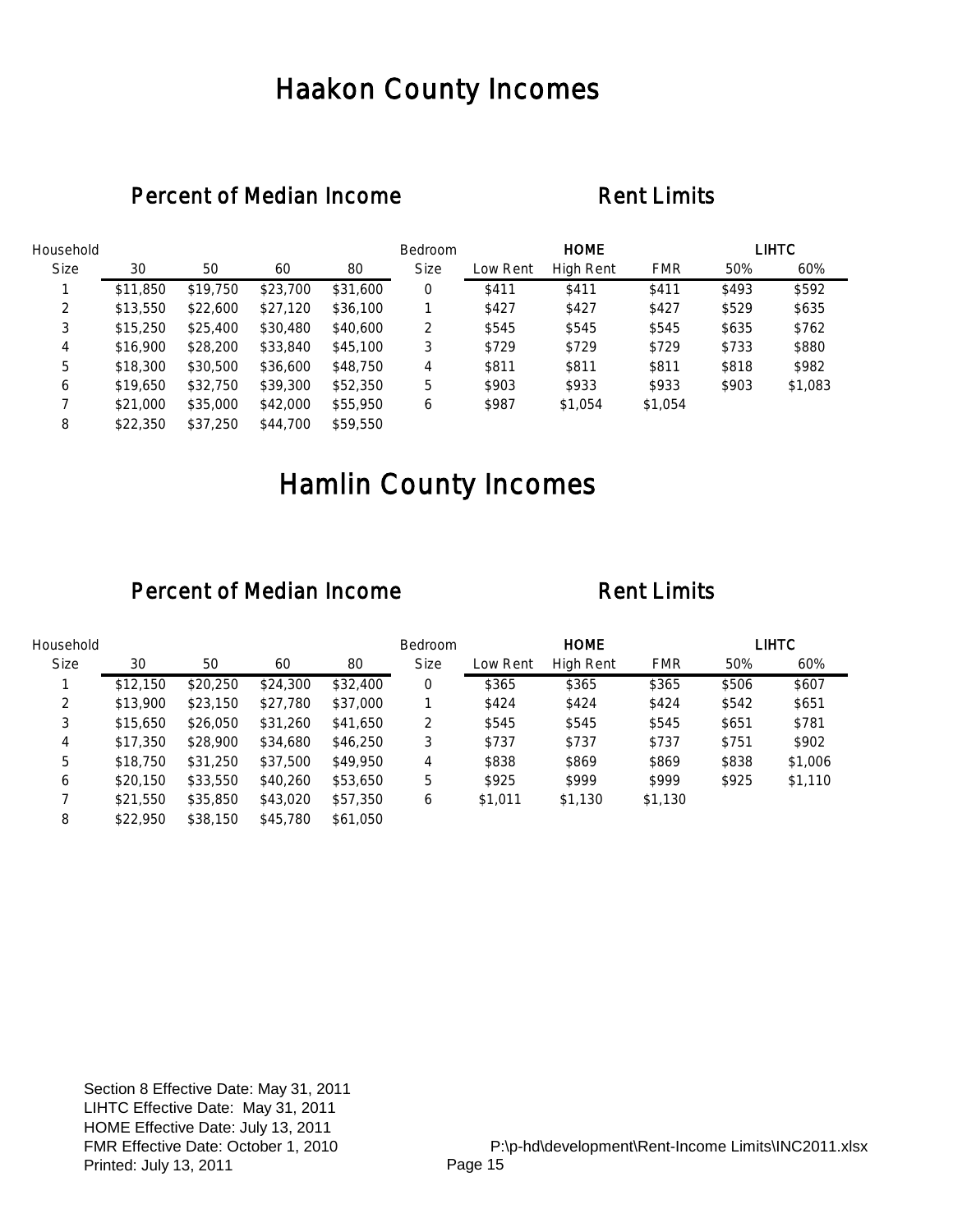## Hand County Incomes

### Percent of Median Income Rent Limits

| Household   |          |          |          |          | Bedroom     |          | <b>HOME</b> |            |       | LIHTC   |
|-------------|----------|----------|----------|----------|-------------|----------|-------------|------------|-------|---------|
| <b>Size</b> | 30       | 50       | 60       | 80       | <b>Size</b> | Low Rent | High Rent   | <b>FMR</b> | 50%   | 60%     |
|             | \$11,700 | \$19,500 | \$23,400 | \$31,150 | 0           | \$396    | \$396       | \$396      | \$487 | \$585   |
| 2           | \$13,400 | \$22,250 | \$26,700 | \$35,600 |             | \$415    | \$415       | \$415      | \$521 | \$626   |
| 3           | \$15,050 | \$25,050 | \$30,060 | \$40,050 | 2           | \$545    | \$545       | \$545      | \$626 | \$751   |
| 4           | \$16,700 | \$27,800 | \$33,360 | \$44,500 | 3           | \$719    | \$719       | \$719      | \$723 | \$867   |
| 5           | \$18,050 | \$30,050 | \$36,060 | \$48,100 | 4           | \$806    | \$855       | \$855      | \$806 | \$967   |
| 6           | \$19,400 | \$32,250 | \$38,700 | \$51,650 | 5           | \$890    | \$983       | \$983      | \$890 | \$1,068 |
|             | \$20,750 | \$34,500 | \$41,400 | \$55,200 | 6           | \$973    | \$1,112     | \$1,112    |       |         |
| 8           | \$22,050 | \$36,700 | \$44,040 | \$58,750 |             |          |             |            |       |         |

## Hanson County Incomes

\*\* See Appendix A (page 33) for Special HERA Limits for Tax Credit Developments \*\*

| Household   |          |          |          |          | <b>Bedroom</b> |          | <b>HOME</b> |            |       | <b>LIHTC</b> |
|-------------|----------|----------|----------|----------|----------------|----------|-------------|------------|-------|--------------|
| <b>Size</b> | 30       | 50       | 60       | 80       | <b>Size</b>    | Low Rent | High Rent   | <b>FMR</b> | 50%   | 60%          |
|             | \$11,700 | \$19,500 | \$23,400 | \$31,150 | 0              | \$356    | \$356       | \$356      | \$487 | \$585        |
| 2           | \$13,400 | \$22,250 | \$26,700 | \$35,600 |                | \$414    | \$414       | \$414      | \$521 | \$626        |
| 3           | \$15,050 | \$25,050 | \$30,060 | \$40,050 | 2              | \$545    | \$545       | \$545      | \$626 | \$751        |
| 4           | \$16,700 | \$27,800 | \$33,360 | \$44,500 | 3              | \$698    | \$698       | \$698      | \$723 | \$867        |
| 5           | \$18,050 | \$30,050 | \$36,060 | \$48,100 | 4              | \$746    | \$746       | \$746      | \$806 | \$967        |
| 6           | \$19,400 | \$32,250 | \$38,700 | \$51,650 | 5              | \$858    | \$858       | \$858      | \$890 | \$1,068      |
|             | \$20,750 | \$34,500 | \$41,400 | \$55,200 | 6              | \$970    | \$970       | \$970      |       |              |
| 8           | \$22,050 | \$36,700 | \$44,040 | \$58,750 |                |          |             |            |       |              |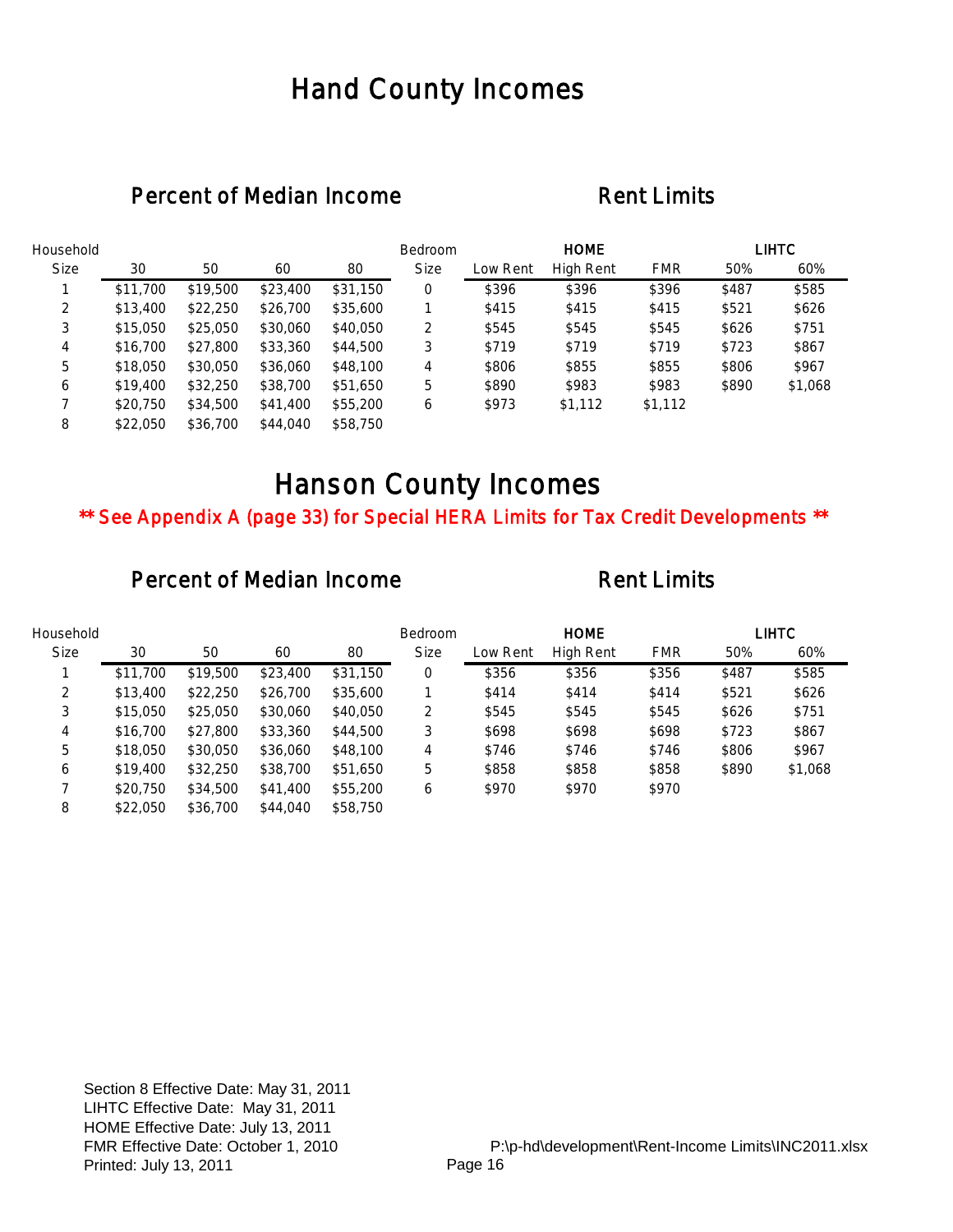## Harding County Incomes

### Percent of Median Income Rent Limits

| Household   |          |          |          |          | Bedroom     |          | <b>HOME</b> |            |       | <b>LIHTC</b> |
|-------------|----------|----------|----------|----------|-------------|----------|-------------|------------|-------|--------------|
| <b>Size</b> | 30       | 50       | 60       | 80       | <b>Size</b> | Low Rent | High Rent   | <b>FMR</b> | 50%   | 60%          |
|             | \$11,700 | \$19,500 | \$23,400 | \$31,150 | 0           | \$411    | \$411       | \$411      | \$487 | \$585        |
| 2           | \$13,400 | \$22,250 | \$26,700 | \$35,600 |             | \$427    | \$427       | \$427      | \$521 | \$626        |
| 3           | \$15,050 | \$25,050 | \$30,060 | \$40,050 | 2           | \$545    | \$545       | \$545      | \$626 | \$751        |
| 4           | \$16,700 | \$27,800 | \$33,360 | \$44,500 | 3           | \$723    | \$729       | \$729      | \$723 | \$867        |
| 5           | \$18,050 | \$30,050 | \$36,060 | \$48,100 | 4           | \$806    | \$811       | \$811      | \$806 | \$967        |
| 6           | \$19,400 | \$32,250 | \$38,700 | \$51,650 | 5           | \$890    | \$933       | \$933      | \$890 | \$1,068      |
|             | \$20,750 | \$34,500 | \$41,400 | \$55,200 | 6           | \$973    | \$1,054     | \$1,054    |       |              |
| 8           | \$22,050 | \$36,700 | \$44,040 | \$58,750 |             |          |             |            |       |              |

# Hughes County Incomes

| Household   |          |          |          |          | <b>Bedroom</b> |          | <b>HOME</b>      |            |         | LIHTC   |
|-------------|----------|----------|----------|----------|----------------|----------|------------------|------------|---------|---------|
| <b>Size</b> | 30       | 50       | 60       | 80       | <b>Size</b>    | Low Rent | <b>High Rent</b> | <b>FMR</b> | 50%     | 60%     |
|             | \$14,800 | \$24,650 | \$29,580 | \$39,450 | 0              | \$363    | \$363            | \$363      | \$616   | \$739   |
| 2           | \$16,900 | \$28,200 | \$33,840 | \$45,050 |                | \$455    | \$455            | \$455      | \$660   | \$792   |
| 3           | \$19,000 | \$31,700 | \$38,040 | \$50,700 | 2              | \$562    | \$562            | \$562      | \$792   | \$951   |
| 4           | \$21,100 | \$35,200 | \$42,240 | \$56,300 | 3              | \$705    | \$705            | \$705      | \$915   | \$1,098 |
| 5           | \$22,800 | \$38,050 | \$45,660 | \$60,850 | 4              | \$727    | \$727            | \$727      | \$1,021 | \$1,225 |
| 6           | \$24,500 | \$40,850 | \$49,020 | \$65,350 | 5              | \$836    | \$836            | \$836      | \$1,126 | \$1,352 |
|             | \$26,200 | \$43,650 | \$52,380 | \$69,850 | 6              | \$945    | \$945            | \$945      |         |         |
| 8           | \$27,900 | \$46,500 | \$55,800 | \$74,350 |                |          |                  |            |         |         |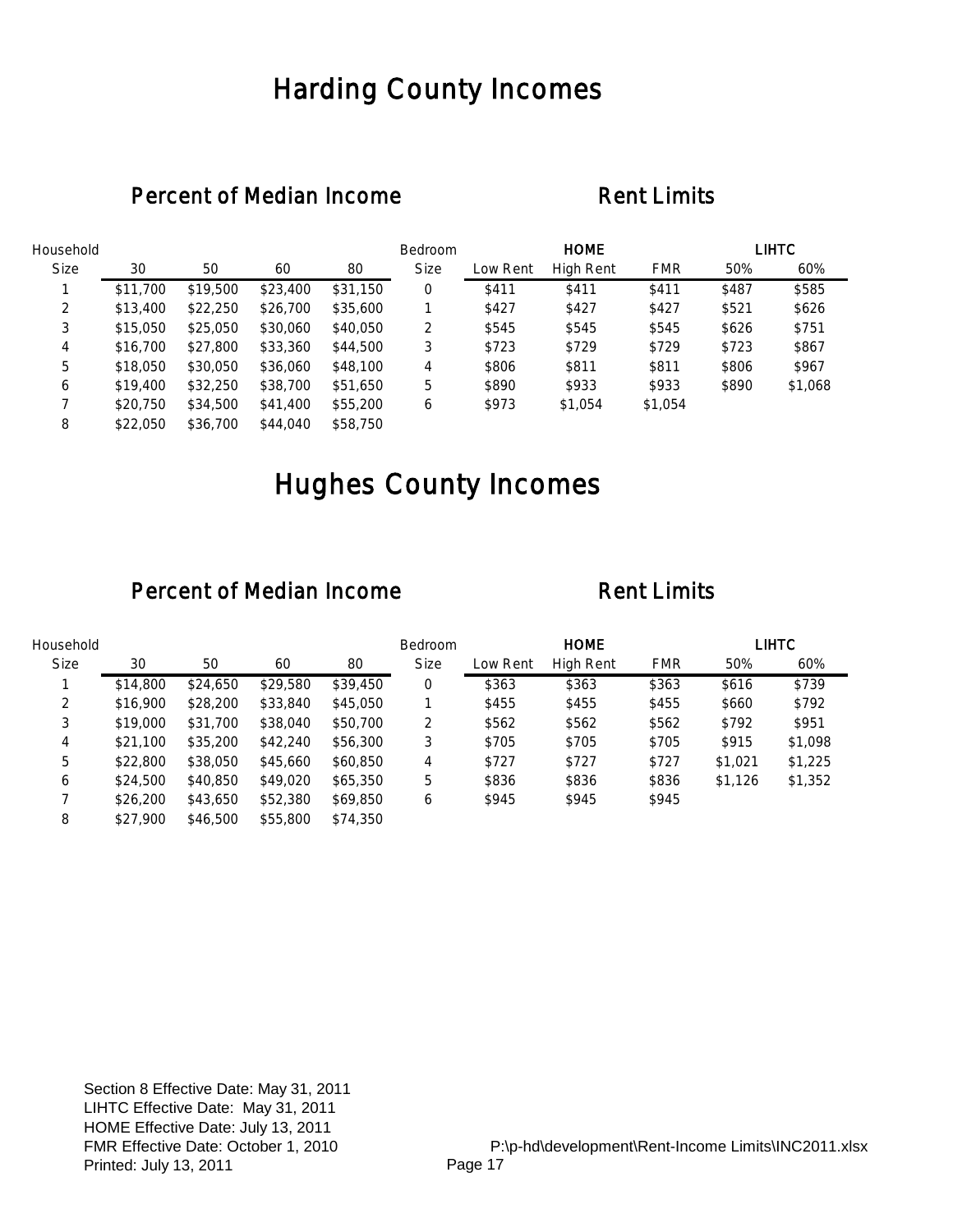## Hutchinson County Incomes

### Percent of Median Income Rent Limits

| Household   |          |          |          |          | Bedroom     |          | <b>HOME</b> |            |       | <b>LIHTC</b> |
|-------------|----------|----------|----------|----------|-------------|----------|-------------|------------|-------|--------------|
| <b>Size</b> | 30       | 50       | 60       | 80       | <b>Size</b> | Low Rent | High Rent   | <b>FMR</b> | 50%   | 60%          |
|             | \$11,700 | \$19,500 | \$23,400 | \$31,150 | 0           | \$356    | \$356       | \$356      | \$487 | \$585        |
| 2           | \$13,400 | \$22,250 | \$26,700 | \$35,600 |             | \$414    | \$414       | \$414      | \$521 | \$626        |
| 3           | \$15,050 | \$25,050 | \$30,060 | \$40,050 | 2           | \$545    | \$545       | \$545      | \$626 | \$751        |
| 4           | \$16,700 | \$27,800 | \$33,360 | \$44,500 | 3           | \$698    | \$698       | \$698      | \$723 | \$867        |
| 5           | \$18,050 | \$30,050 | \$36,060 | \$48,100 | 4           | \$746    | \$746       | \$746      | \$806 | \$967        |
| 6           | \$19,400 | \$32,250 | \$38,700 | \$51,650 | 5           | \$858    | \$858       | \$858      | \$890 | \$1,068      |
|             | \$20,750 | \$34,500 | \$41,400 | \$55,200 | 6           | \$970    | \$970       | \$970      |       |              |
| 8           | \$22,050 | \$36,700 | \$44,040 | \$58,750 |             |          |             |            |       |              |

# Hyde County Incomes

| Household   |          |          |          |          | <b>Bedroom</b> |          | <b>HOME</b> |            |       | <b>LIHTC</b> |
|-------------|----------|----------|----------|----------|----------------|----------|-------------|------------|-------|--------------|
| <b>Size</b> | 30       | 50       | 60       | 80       | <b>Size</b>    | Low Rent | High Rent   | <b>FMR</b> | 50%   | 60%          |
|             | \$11,700 | \$19,500 | \$23,400 | \$31,150 | 0              | \$356    | \$356       | \$356      | \$487 | \$585        |
| 2           | \$13,400 | \$22,250 | \$26,700 | \$35,600 |                | \$414    | \$414       | \$414      | \$521 | \$626        |
| 3           | \$15,050 | \$25,050 | \$30,060 | \$40,050 | 2              | \$545    | \$545       | \$545      | \$626 | \$751        |
| 4           | \$16,700 | \$27,800 | \$33,360 | \$44,500 | 3              | \$698    | \$698       | \$698      | \$723 | \$867        |
| 5           | \$18,050 | \$30,050 | \$36,060 | \$48,100 | 4              | \$746    | \$746       | \$746      | \$806 | \$967        |
| 6           | \$19,400 | \$32,250 | \$38,700 | \$51,650 | 5              | \$858    | \$858       | \$858      | \$890 | \$1,068      |
|             | \$20,750 | \$34,500 | \$41,400 | \$55,200 | 6              | \$970    | \$970       | \$970      |       |              |
| 8           | \$22,050 | \$36,700 | \$44,040 | \$58,750 |                |          |             |            |       |              |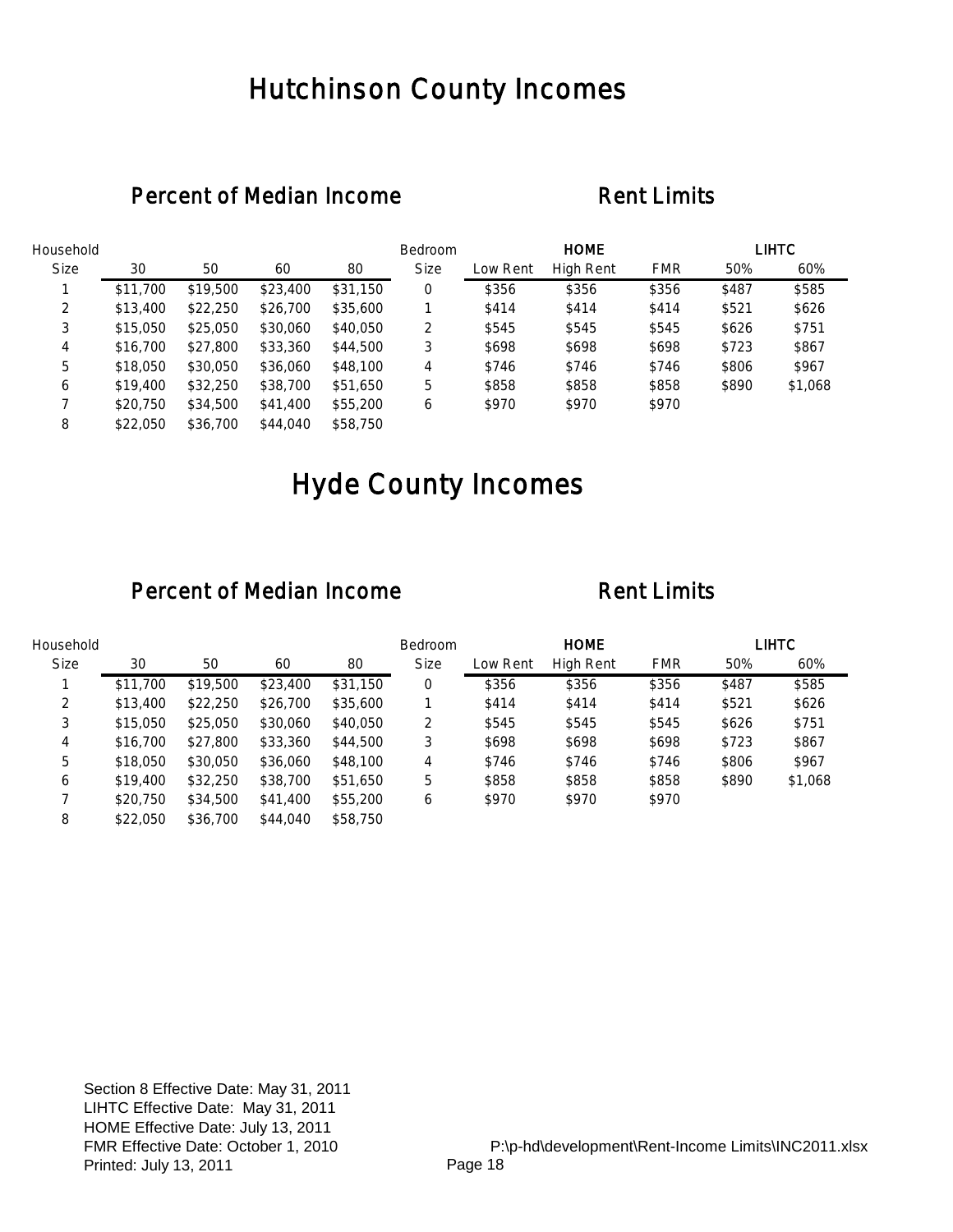## Jackson County Incomes

### Percent of Median Income Rent Limits

| Household   |          |          |          |          | Bedroom     |          | <b>HOME</b>      |            |       | <b>LIHTC</b> |
|-------------|----------|----------|----------|----------|-------------|----------|------------------|------------|-------|--------------|
| <b>Size</b> | 30       | 50       | 60       | 80       | <b>Size</b> | Low Rent | <b>High Rent</b> | <b>FMR</b> | 50%   | 60%          |
|             | \$11,700 | \$19,500 | \$23,400 | \$31,150 | 0           | \$411    | \$411            | \$411      | \$487 | \$585        |
| 2           | \$13,400 | \$22,250 | \$26,700 | \$35,600 |             | \$427    | \$427            | \$427      | \$521 | \$626        |
| 3           | \$15,050 | \$25,050 | \$30,060 | \$40,050 | 2           | \$545    | \$545            | \$545      | \$626 | \$751        |
| 4           | \$16,700 | \$27,800 | \$33,360 | \$44,500 | 3           | \$723    | \$729            | \$729      | \$723 | \$867        |
| 5           | \$18,050 | \$30,050 | \$36,060 | \$48,100 | 4           | \$806    | \$811            | \$811      | \$806 | \$967        |
| 6           | \$19,400 | \$32,250 | \$38,700 | \$51,650 | 5           | \$890    | \$933            | \$933      | \$890 | \$1,068      |
|             | \$20,750 | \$34,500 | \$41,400 | \$55,200 | 6           | \$973    | \$1,054          | \$1,054    |       |              |
| 8           | \$22,050 | \$36,700 | \$44,040 | \$58,750 |             |          |                  |            |       |              |

# Jerauld County Incomes

| Household   |          |          |          |          | <b>Bedroom</b> |          | <b>HOME</b> |            |       | LIHTC   |
|-------------|----------|----------|----------|----------|----------------|----------|-------------|------------|-------|---------|
| <b>Size</b> | 30       | 50       | 60       | 80       | <b>Size</b>    | Low Rent | High Rent   | <b>FMR</b> | 50%   | 60%     |
|             | \$11,700 | \$19,500 | \$23,400 | \$31,150 | 0              | \$396    | \$396       | \$396      | \$487 | \$585   |
| 2           | \$13,400 | \$22,250 | \$26,700 | \$35,600 |                | \$415    | \$415       | \$415      | \$521 | \$626   |
| 3           | \$15,050 | \$25,050 | \$30,060 | \$40,050 | 2              | \$545    | \$545       | \$545      | \$626 | \$751   |
| 4           | \$16,700 | \$27,800 | \$33,360 | \$44,500 | 3              | \$719    | \$719       | \$719      | \$723 | \$867   |
| 5           | \$18,050 | \$30,050 | \$36,060 | \$48,100 | 4              | \$806    | \$855       | \$855      | \$806 | \$967   |
| 6           | \$19,400 | \$32,250 | \$38,700 | \$51,650 | 5              | \$890    | \$983       | \$983      | \$890 | \$1,068 |
|             | \$20,750 | \$34,500 | \$41,400 | \$55,200 | 6              | \$973    | \$1,112     | \$1,112    |       |         |
| 8           | \$22,050 | \$36,700 | \$44,040 | \$58,750 |                |          |             |            |       |         |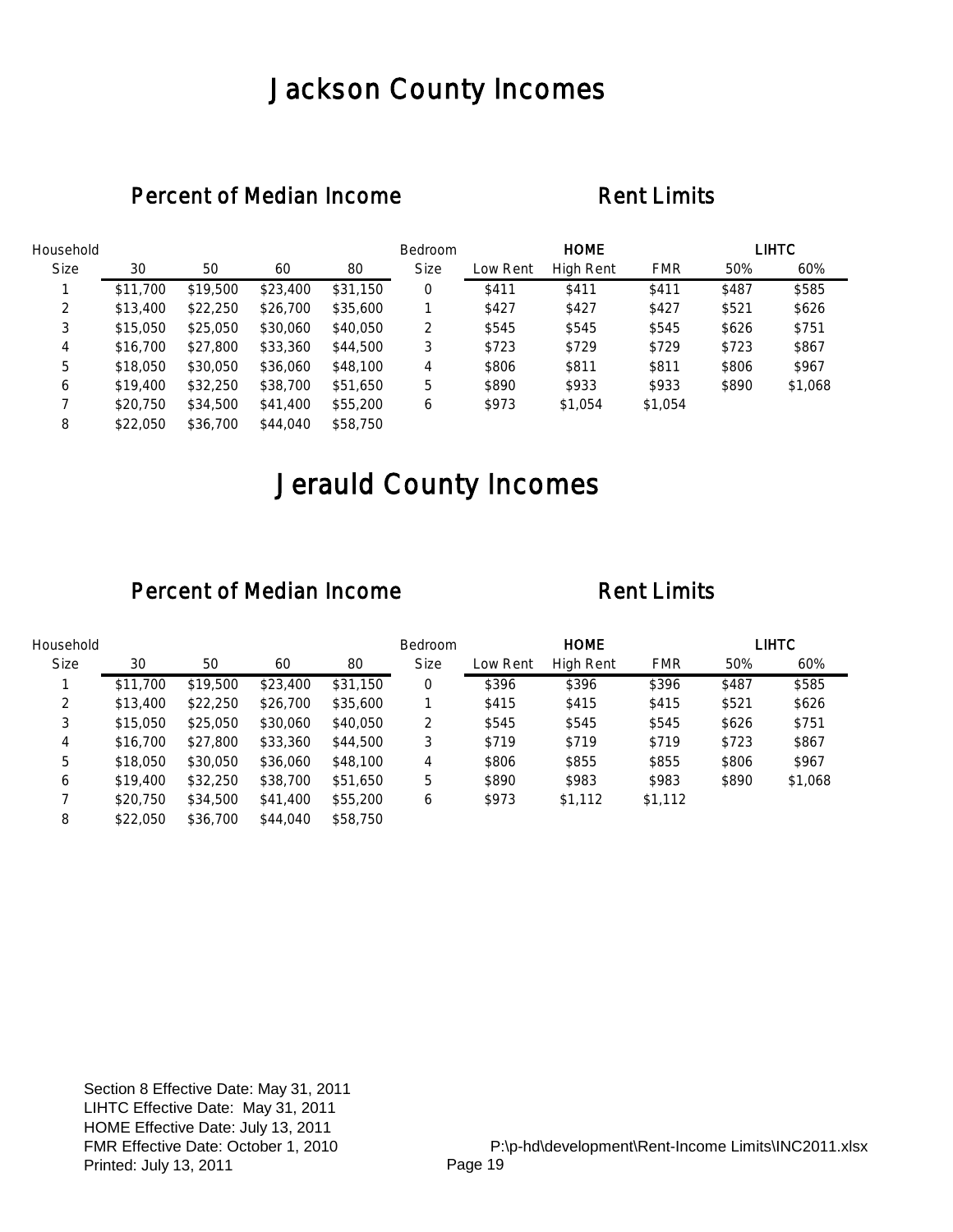## Jones County Incomes

### Percent of Median Income Rent Limits

| Household   |          |          |          |          | Bedroom     |          | <b>HOME</b> |            |       | <b>LIHTC</b> |
|-------------|----------|----------|----------|----------|-------------|----------|-------------|------------|-------|--------------|
| <b>Size</b> | 30       | 50       | 60       | 80       | <b>Size</b> | Low Rent | High Rent   | <b>FMR</b> | 50%   | 60%          |
|             | \$11,850 | \$19,750 | \$23,700 | \$31,600 | 0           | \$411    | \$411       | \$411      | \$493 | \$592        |
| 2           | \$13,550 | \$22,600 | \$27,120 | \$36,100 |             | \$427    | \$427       | \$427      | \$529 | \$635        |
| 3           | \$15,250 | \$25,400 | \$30,480 | \$40,600 | 2           | \$545    | \$545       | \$545      | \$635 | \$762        |
| 4           | \$16,900 | \$28,200 | \$33,840 | \$45,100 | 3           | \$729    | \$729       | \$729      | \$733 | \$880        |
| 5           | \$18,300 | \$30,500 | \$36,600 | \$48,750 | 4           | \$811    | \$811       | \$811      | \$818 | \$982        |
| 6           | \$19,650 | \$32,750 | \$39,300 | \$52,350 | 5           | \$903    | \$933       | \$933      | \$903 | \$1,083      |
|             | \$21,000 | \$35,000 | \$42,000 | \$55,950 | 6           | \$987    | \$1,054     | \$1,054    |       |              |
| 8           | \$22,350 | \$37.250 | \$44,700 | \$59,550 |             |          |             |            |       |              |

# Kingsbury County Incomes

| Household   |          |          |          |          | <b>Bedroom</b> |          | <b>HOME</b>      |            |       | LIHTC   |
|-------------|----------|----------|----------|----------|----------------|----------|------------------|------------|-------|---------|
| <b>Size</b> | 30       | 50       | 60       | 80       | <b>Size</b>    | Low Rent | <b>High Rent</b> | <b>FMR</b> | 50%   | 60%     |
|             | \$12,150 | \$20,200 | \$24,240 | \$32,300 | 0              | \$365    | \$365            | \$365      | \$505 | \$606   |
| 2           | \$13,850 | \$23,050 | \$27,660 | \$36,900 |                | \$424    | \$424            | \$424      | \$540 | \$648   |
| 3           | \$15,600 | \$25,950 | \$31,140 | \$41,500 | 2              | \$545    | \$545            | \$545      | \$648 | \$778   |
| 4           | \$17,300 | \$28,800 | \$34,560 | \$46,100 | 3              | \$737    | \$737            | \$737      | \$749 | \$899   |
| 5           | \$18,700 | \$31,150 | \$37,380 | \$49,800 | 4              | \$836    | \$869            | \$869      | \$836 | \$1,003 |
| 6           | \$20,100 | \$33,450 | \$40,140 | \$53,500 | 5              | \$922    | \$999            | \$999      | \$922 | \$1,107 |
|             | \$21,500 | \$35,750 | \$42,900 | \$57,200 | 6              | \$1,008  | \$1,130          | \$1,130    |       |         |
| 8           | \$22,850 | \$38,050 | \$45,660 | \$60,900 |                |          |                  |            |       |         |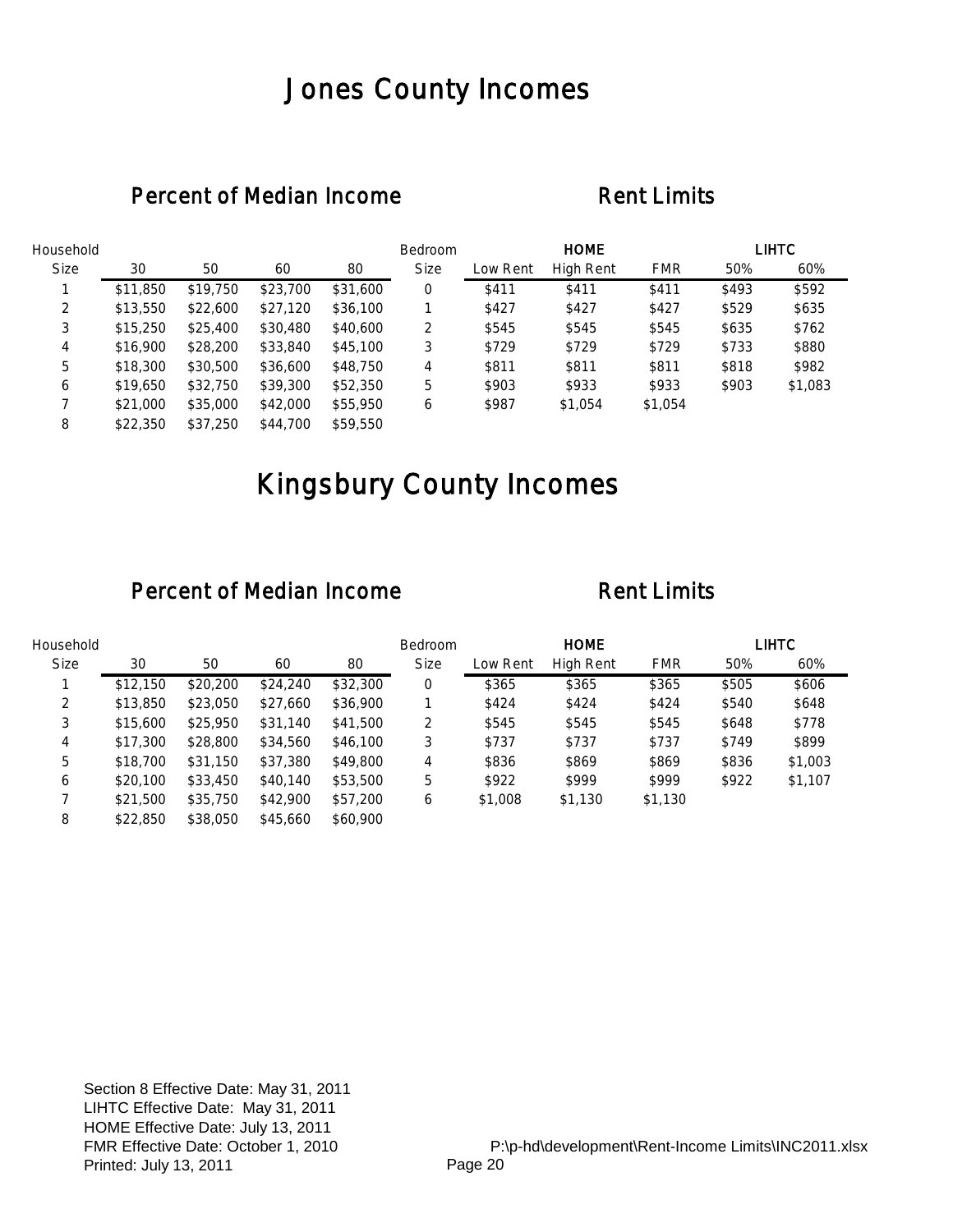## Lake County Incomes

### Percent of Median Income Rent Limits

| Household   |          |          |          |          | Bedroom     |          | <b>HOME</b> |            |       | <b>LIHTC</b> |
|-------------|----------|----------|----------|----------|-------------|----------|-------------|------------|-------|--------------|
| <b>Size</b> | 30       | 50       | 60       | 80       | <b>Size</b> | Low Rent | High Rent   | <b>FMR</b> | 50%   | 60%          |
|             | \$12,450 | \$20,700 | \$24,840 | \$33,100 | 0           | \$365    | \$365       | \$365      | \$517 | \$621        |
| 2           | \$14,200 | \$23,650 | \$28,380 | \$37,850 |             | \$424    | \$424       | \$424      | \$554 | \$665        |
| 3           | \$16,000 | \$26,600 | \$31,920 | \$42,600 | 2           | \$545    | \$545       | \$545      | \$665 | \$798        |
| 4           | \$17,750 | \$29,550 | \$35,460 | \$47,300 | 3           | \$737    | \$737       | \$737      | \$768 | \$922        |
| 5           | \$19,200 | \$31,950 | \$38,340 | \$51,100 | 4           | \$857    | \$869       | \$869      | \$857 | \$1,029      |
| 6           | \$20,600 | \$34,300 | \$41,160 | \$54,900 | 5           | \$954    | \$999       | \$999      | \$946 | \$1,135      |
|             | \$22,050 | \$36,650 | \$43,980 | \$58,700 | 6           | \$1,043  | \$1,130     | \$1,130    |       |              |
| 8           | \$23,450 | \$39,050 | \$46,860 | \$62,450 |             |          |             |            |       |              |

# Lawrence County Incomes

| Household   |          |          |          |          | <b>Bedroom</b> |          | <b>HOME</b> |            |       | LIHTC   |
|-------------|----------|----------|----------|----------|----------------|----------|-------------|------------|-------|---------|
| <b>Size</b> | 30       | 50       | 60       | 80       | <b>Size</b>    | Low Rent | High Rent   | <b>FMR</b> | 50%   | 60%     |
|             | \$12,250 | \$20,400 | \$24,480 | \$32,600 | 0              | \$385    | \$385       | \$385      | \$510 | \$612   |
| 2           | \$14,000 | \$23,300 | \$27,960 | \$37,250 |                | \$468    | \$468       | \$468      | \$546 | \$655   |
| 3           | \$15,750 | \$26,200 | \$31,440 | \$41,900 | 2              | \$576    | \$576       | \$576      | \$655 | \$786   |
| 4           | \$17,450 | \$29,100 | \$34,920 | \$46,550 | 3              | \$756    | \$802       | \$802      | \$756 | \$908   |
| 5           | \$18,850 | \$31,450 | \$37,740 | \$50,300 | 4              | \$845    | \$857       | \$857      | \$845 | \$1,014 |
| 6           | \$20,250 | \$33,800 | \$40,560 | \$54,000 | 5              | \$931    | \$986       | \$986      | \$931 | \$1,118 |
|             | \$21,650 | \$36,100 | \$43,320 | \$57,750 | 6              | \$1,018  | \$1,114     | \$1,114    |       |         |
| 8           | \$23,050 | \$38,450 | \$46,140 | \$61,450 |                |          |             |            |       |         |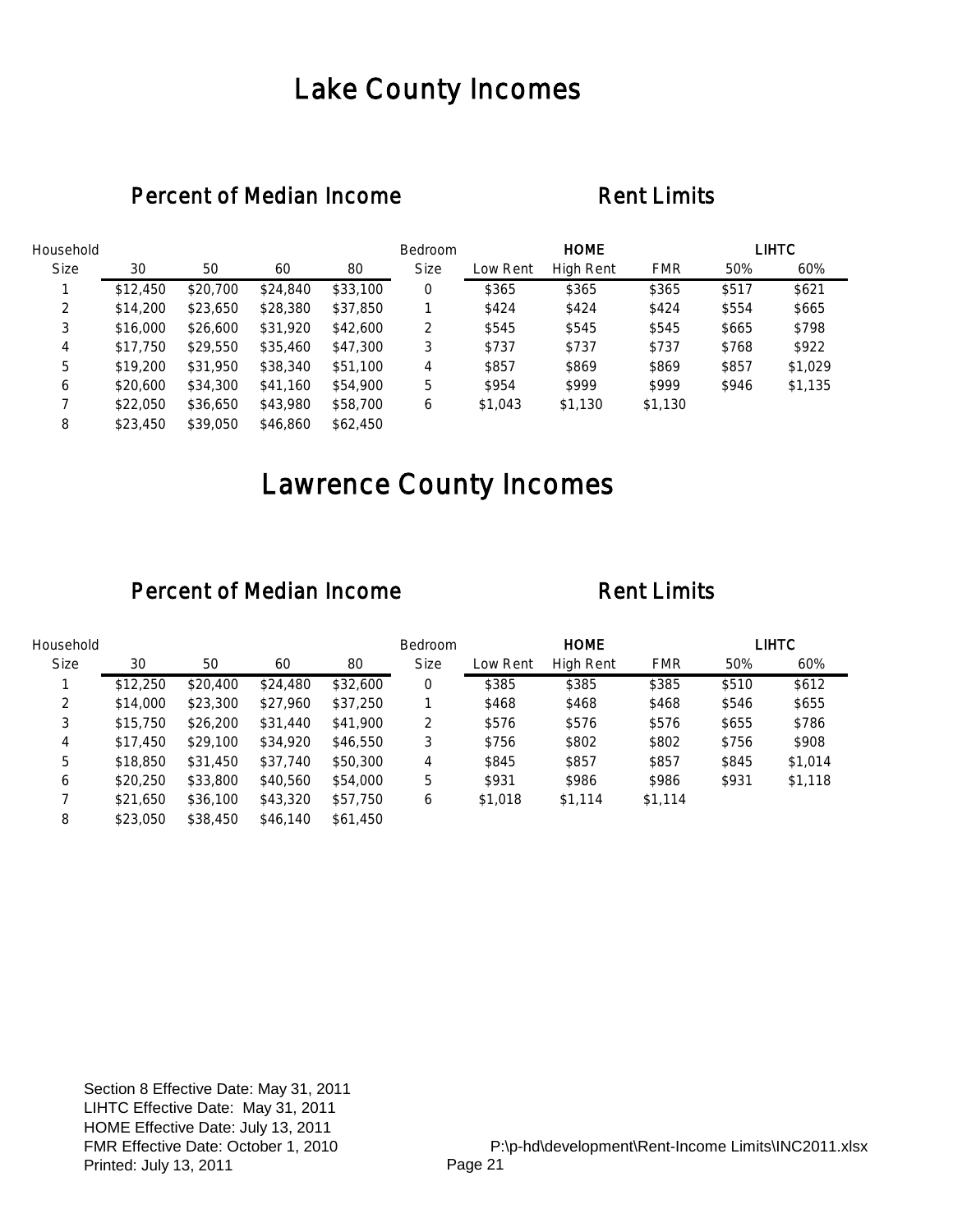## Lyman County Incomes

### Percent of Median Income Rent Limits

| Household   |          |          |          |          | Bedroom     |          | <b>HOME</b> |            |       | <b>LIHTC</b> |
|-------------|----------|----------|----------|----------|-------------|----------|-------------|------------|-------|--------------|
| <b>Size</b> | 30       | 50       | 60       | 80       | <b>Size</b> | Low Rent | High Rent   | <b>FMR</b> | 50%   | 60%          |
|             | \$11,700 | \$19,500 | \$23,400 | \$31,150 | 0           | \$356    | \$356       | \$356      | \$487 | \$585        |
| 2           | \$13,400 | \$22,250 | \$26,700 | \$35,600 |             | \$414    | \$414       | \$414      | \$521 | \$626        |
| 3           | \$15,050 | \$25,050 | \$30,060 | \$40,050 | 2           | \$545    | \$545       | \$545      | \$626 | \$751        |
| 4           | \$16,700 | \$27,800 | \$33,360 | \$44,500 | 3           | \$698    | \$698       | \$698      | \$723 | \$867        |
| 5           | \$18,050 | \$30,050 | \$36,060 | \$48,100 | 4           | \$746    | \$746       | \$746      | \$806 | \$967        |
| 6           | \$19,400 | \$32,250 | \$38,700 | \$51,650 | 5           | \$858    | \$858       | \$858      | \$890 | \$1,068      |
|             | \$20,750 | \$34,500 | \$41,400 | \$55,200 | 6           | \$970    | \$970       | \$970      |       |              |
| 8           | \$22,050 | \$36,700 | \$44,040 | \$58,750 |             |          |             |            |       |              |

# McPherson County Incomes

| Household   |          |          |          |          | <b>Bedroom</b> |          | <b>HOME</b> |            |       | LIHTC   |
|-------------|----------|----------|----------|----------|----------------|----------|-------------|------------|-------|---------|
| <b>Size</b> | 30       | 50       | 60       | 80       | <b>Size</b>    | Low Rent | High Rent   | <b>FMR</b> | 50%   | 60%     |
|             | \$11,700 | \$19,500 | \$23,400 | \$31,150 | 0              | \$396    | \$396       | \$396      | \$487 | \$585   |
| 2           | \$13,400 | \$22,250 | \$26,700 | \$35,600 |                | \$415    | \$415       | \$415      | \$521 | \$626   |
| 3           | \$15,050 | \$25,050 | \$30,060 | \$40,050 | 2              | \$545    | \$545       | \$545      | \$626 | \$751   |
| 4           | \$16,700 | \$27,800 | \$33,360 | \$44,500 | 3              | \$719    | \$719       | \$719      | \$723 | \$867   |
| 5           | \$18,050 | \$30,050 | \$36,060 | \$48,100 | 4              | \$806    | \$855       | \$855      | \$806 | \$967   |
| 6           | \$19,400 | \$32,250 | \$38,700 | \$51,650 | 5              | \$890    | \$983       | \$983      | \$890 | \$1,068 |
|             | \$20,750 | \$34,500 | \$41,400 | \$55,200 | 6              | \$973    | \$1,112     | \$1,112    |       |         |
| 8           | \$22,050 | \$36,700 | \$44,040 | \$58,750 |                |          |             |            |       |         |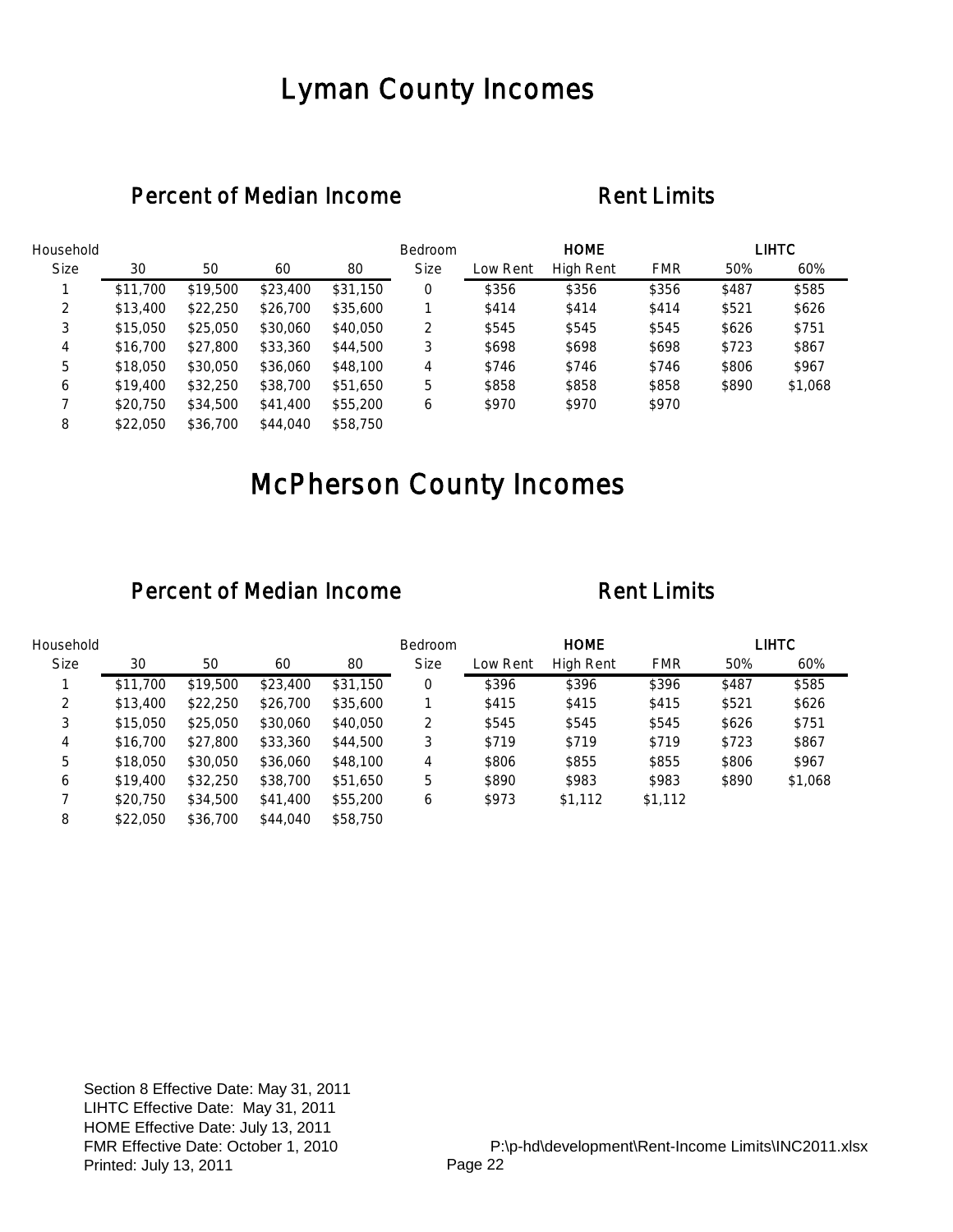## Marshall County Incomes

### Percent of Median Income Rent Limits

| Household   |          |          |          |          | Bedroom     |          | <b>HOME</b>      |            |       | <b>LIHTC</b> |
|-------------|----------|----------|----------|----------|-------------|----------|------------------|------------|-------|--------------|
| <b>Size</b> | 30       | 50       | 60       | 80       | <b>Size</b> | Low Rent | <b>High Rent</b> | <b>FMR</b> | 50%   | 60%          |
|             | \$11,700 | \$19,500 | \$23,400 | \$31,150 | 0           | \$396    | \$396            | \$396      | \$487 | \$585        |
| 2           | \$13,400 | \$22,250 | \$26,700 | \$35,600 |             | \$415    | \$415            | \$415      | \$521 | \$626        |
| 3           | \$15,050 | \$25,050 | \$30,060 | \$40,050 | 2           | \$545    | \$545            | \$545      | \$626 | \$751        |
| 4           | \$16,700 | \$27,800 | \$33,360 | \$44,500 | 3           | \$719    | \$719            | \$719      | \$723 | \$867        |
| 5           | \$18,050 | \$30,050 | \$36,060 | \$48,100 | 4           | \$806    | \$855            | \$855      | \$806 | \$967        |
| 6           | \$19,400 | \$32,250 | \$38,700 | \$51,650 | 5           | \$890    | \$983            | \$983      | \$890 | \$1,068      |
|             | \$20,750 | \$34,500 | \$41,400 | \$55,200 | 6           | \$973    | \$1,112          | \$1,112    |       |              |
| 8           | \$22,050 | \$36,700 | \$44,040 | \$58,750 |             |          |                  |            |       |              |

# Meade County HMFA Incomes

| Household   |          |          |          |          | Bedroom     |          | <b>HOME</b> |            |       | LIHTC   |
|-------------|----------|----------|----------|----------|-------------|----------|-------------|------------|-------|---------|
| <b>Size</b> | 30       | 50       | 60       | 80       | <b>Size</b> | Low Rent | High Rent   | <b>FMR</b> | 50%   | 60%     |
|             | \$11,700 | \$19,500 | \$23,400 | \$31,150 | 0           | \$360    | \$360       | \$360      | \$487 | \$585   |
| 2           | \$13,400 | \$22,250 | \$26,700 | \$35,600 |             | \$430    | \$430       | \$430      | \$521 | \$626   |
| 3           | \$15,050 | \$25,050 | \$30,060 | \$40,050 | 2           | \$556    | \$556       | \$556      | \$626 | \$751   |
| 4           | \$16,700 | \$27,800 | \$33,360 | \$44,500 | 3           | \$723    | \$808       | \$808      | \$723 | \$867   |
| 5           | \$18,050 | \$30,050 | \$36,060 | \$48,100 | 4           | \$806    | \$902       | \$902      | \$806 | \$967   |
| 6           | \$19,400 | \$32,250 | \$38,700 | \$51,650 | 5           | \$890    | \$1,037     | \$1,037    | \$890 | \$1,068 |
|             | \$20,750 | \$34,500 | \$41,400 | \$55,200 | 6           | \$973    | \$1,159     | \$1,173    |       |         |
| 8           | \$22,050 | \$36,700 | \$44,040 | \$58,750 |             |          |             |            |       |         |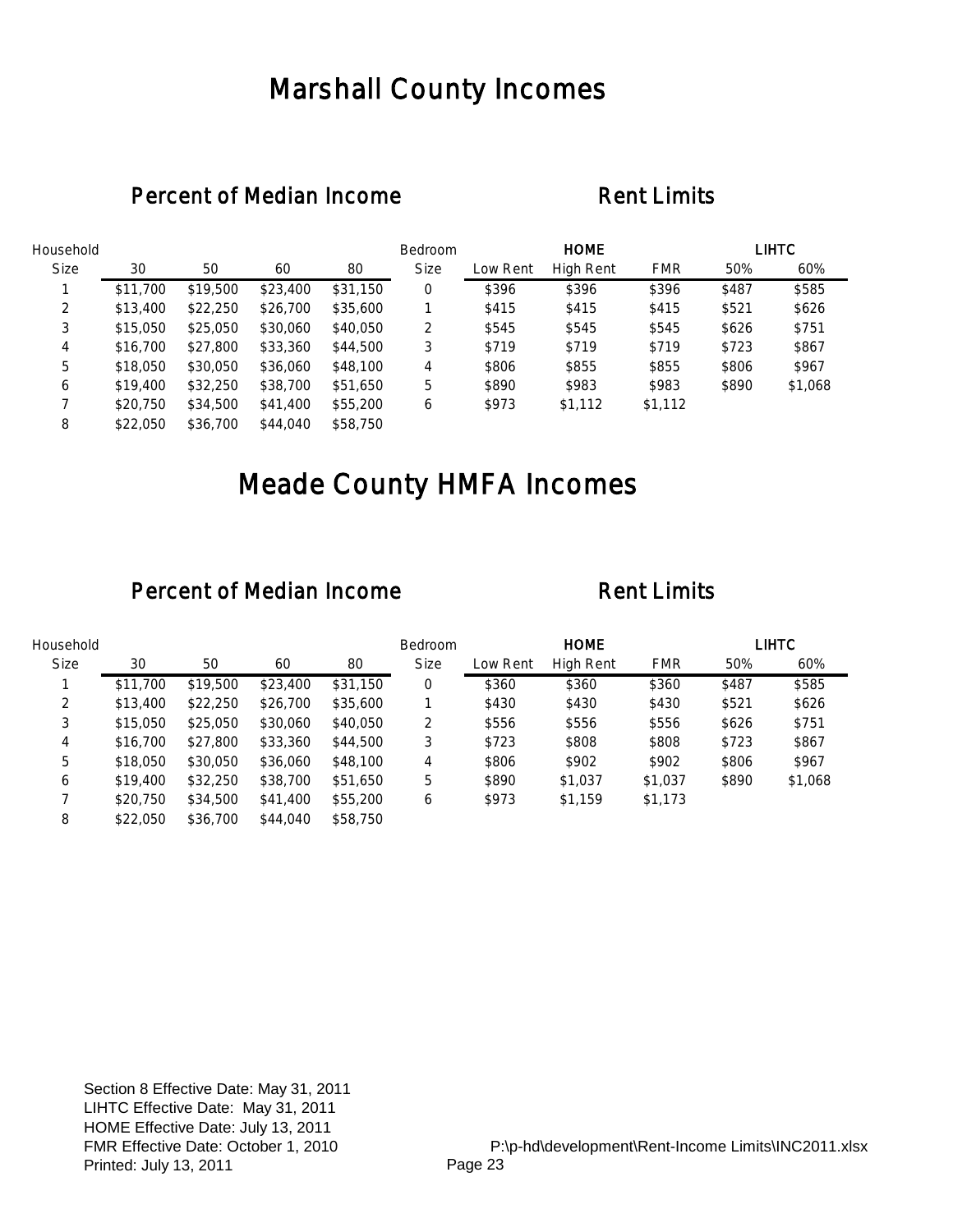## Mellette County Incomes

### Percent of Median Income Rent Limits

| Household   |          |          |          |          | Bedroom     |          | <b>HOME</b>      |            |       | <b>LIHTC</b> |
|-------------|----------|----------|----------|----------|-------------|----------|------------------|------------|-------|--------------|
| <b>Size</b> | 30       | 50       | 60       | 80       | <b>Size</b> | Low Rent | <b>High Rent</b> | <b>FMR</b> | 50%   | 60%          |
|             | \$11,700 | \$19,500 | \$23,400 | \$31,150 | 0           | \$411    | \$411            | \$411      | \$487 | \$585        |
| 2           | \$13,400 | \$22,250 | \$26,700 | \$35,600 |             | \$427    | \$427            | \$427      | \$521 | \$626        |
| 3           | \$15,050 | \$25,050 | \$30,060 | \$40,050 | 2           | \$545    | \$545            | \$545      | \$626 | \$751        |
| 4           | \$16,700 | \$27,800 | \$33,360 | \$44,500 | 3           | \$723    | \$729            | \$729      | \$723 | \$867        |
| 5           | \$18,050 | \$30,050 | \$36,060 | \$48,100 | 4           | \$806    | \$811            | \$811      | \$806 | \$967        |
| 6           | \$19,400 | \$32,250 | \$38,700 | \$51,650 | 5           | \$890    | \$933            | \$933      | \$890 | \$1,068      |
|             | \$20,750 | \$34,500 | \$41,400 | \$55,200 | 6           | \$973    | \$1,054          | \$1,054    |       |              |
| 8           | \$22,050 | \$36,700 | \$44,040 | \$58,750 |             |          |                  |            |       |              |

# Miner County Incomes

| Household   |          |          |          |          | <b>Bedroom</b> |          | <b>HOME</b> |            |       | <b>LIHTC</b> |
|-------------|----------|----------|----------|----------|----------------|----------|-------------|------------|-------|--------------|
| <b>Size</b> | 30       | 50       | 60       | 80       | <b>Size</b>    | Low Rent | High Rent   | <b>FMR</b> | 50%   | 60%          |
|             | \$11,700 | \$19,500 | \$23,400 | \$31,150 | 0              | \$365    | \$365       | \$365      | \$487 | \$585        |
| 2           | \$13,400 | \$22,250 | \$26,700 | \$35,600 |                | \$424    | \$424       | \$424      | \$521 | \$626        |
| 3           | \$15,050 | \$25,050 | \$30,060 | \$40,050 | 2              | \$545    | \$545       | \$545      | \$626 | \$751        |
| 4           | \$16,700 | \$27,800 | \$33,360 | \$44,500 | 3              | \$723    | \$737       | \$737      | \$723 | \$867        |
| 5           | \$18,050 | \$30,050 | \$36,060 | \$48,100 | 4              | \$806    | \$869       | \$869      | \$806 | \$967        |
| 6           | \$19,400 | \$32,250 | \$38,700 | \$51,650 | 5              | \$890    | \$999       | \$999      | \$890 | \$1,068      |
|             | \$20,750 | \$34,500 | \$41,400 | \$55,200 | 6              | \$973    | \$1,130     | \$1,130    |       |              |
| 8           | \$22,050 | \$36,700 | \$44,040 | \$58,750 |                |          |             |            |       |              |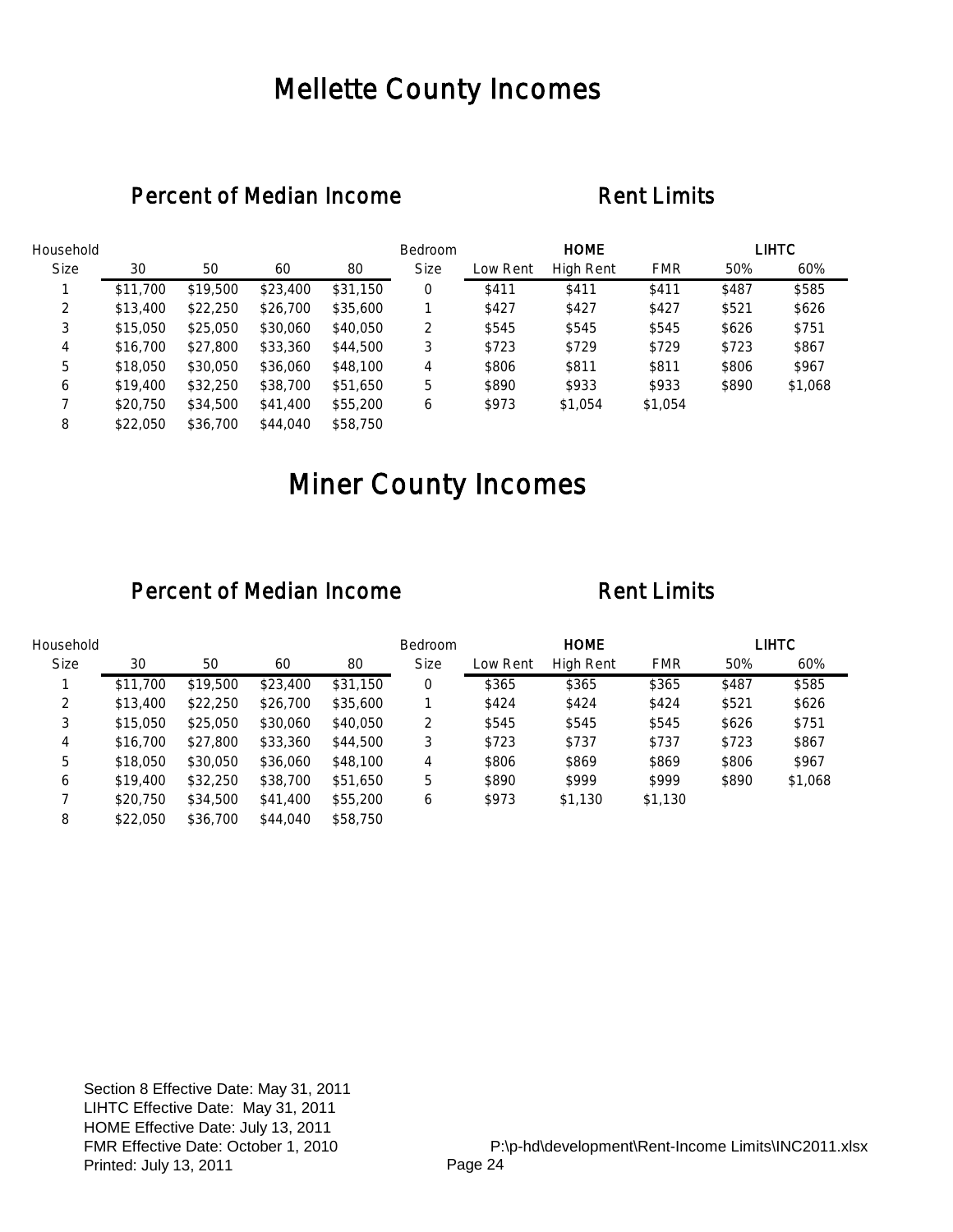## Moody County Incomes

### Percent of Median Income Rent Limits

| Household   |          |          |          |          | <b>Bedroom</b> |          | <b>HOME</b> |            |       | LIHTC   |
|-------------|----------|----------|----------|----------|----------------|----------|-------------|------------|-------|---------|
| <b>Size</b> | 30       | 50       | 60       | 80       | <b>Size</b>    | Low Rent | High Rent   | <b>FMR</b> | 50%   | 60%     |
|             | \$12,500 | \$20,800 | \$24,960 | \$33,250 | 0              | \$365    | \$365       | \$365      | \$520 | \$624   |
| 2           | \$14,250 | \$23,800 | \$28,560 | \$38,000 |                | \$424    | \$424       | \$424      | \$557 | \$669   |
| 3           | \$16,050 | \$26,750 | \$32,100 | \$42,750 | 2              | \$545    | \$545       | \$545      | \$668 | \$802   |
| 4           | \$17,800 | \$29,700 | \$35,640 | \$47,500 | 3              | \$737    | \$737       | \$737      | \$772 | \$927   |
| 5           | \$19,250 | \$32,100 | \$38,520 | \$51,300 | 4              | \$862    | \$869       | \$869      | \$862 | \$1,035 |
| 6           | \$20,650 | \$34,500 | \$41,400 | \$55,100 | 5              | \$951    | \$999       | \$999      | \$951 | \$1,141 |
|             | \$22,100 | \$36,850 | \$44,220 | \$58,900 | 6              | \$1,039  | \$1,130     | \$1,130    |       |         |
| 8           | \$23,500 | \$39,250 | \$47,100 | \$62,700 |                |          |             |            |       |         |

# Perkins County Incomes

### Percent of Median Income Rent Limits

| Household   |          |          |          |          | Bedroom     |          | <b>HOME</b>      |            |       | LIHTC   |
|-------------|----------|----------|----------|----------|-------------|----------|------------------|------------|-------|---------|
| <b>Size</b> | 30       | 50       | 60       | 80       | <b>Size</b> | Low Rent | <b>High Rent</b> | <b>FMR</b> | 50%   | 60%     |
|             | \$11,700 | \$19,500 | \$23,400 | \$31,150 | 0           | \$411    | \$411            | \$411      | \$487 | \$585   |
| 2           | \$13,400 | \$22,250 | \$26,700 | \$35,600 |             | \$427    | \$427            | \$427      | \$521 | \$626   |
| 3           | \$15,050 | \$25,050 | \$30,060 | \$40,050 | 2           | \$545    | \$545            | \$545      | \$626 | \$751   |
| 4           | \$16,700 | \$27,800 | \$33,360 | \$44,500 | 3           | \$723    | \$729            | \$729      | \$723 | \$867   |
| 5           | \$18,050 | \$30,050 | \$36,060 | \$48,100 | 4           | \$806    | \$811            | \$811      | \$806 | \$967   |
| 6           | \$19,400 | \$32,250 | \$38,700 | \$51,650 | 5           | \$890    | \$933            | \$933      | \$889 | \$1,067 |
|             | \$20,750 | \$34,450 | \$41,340 | \$55,200 | 6           | \$973    | \$1,054          | \$1,054    |       |         |
| 8           | \$22,050 | \$36,700 | \$44,040 | \$58,750 |             |          |                  |            |       |         |

Section 8 Effective Date: May 31, 2011 LIHTC Effective Date: May 31, 2011 HOME Effective Date: July 13, 2011 FMR Effective Date: October 1, 2010 Printed: July 13, 2011 Printed: Page 25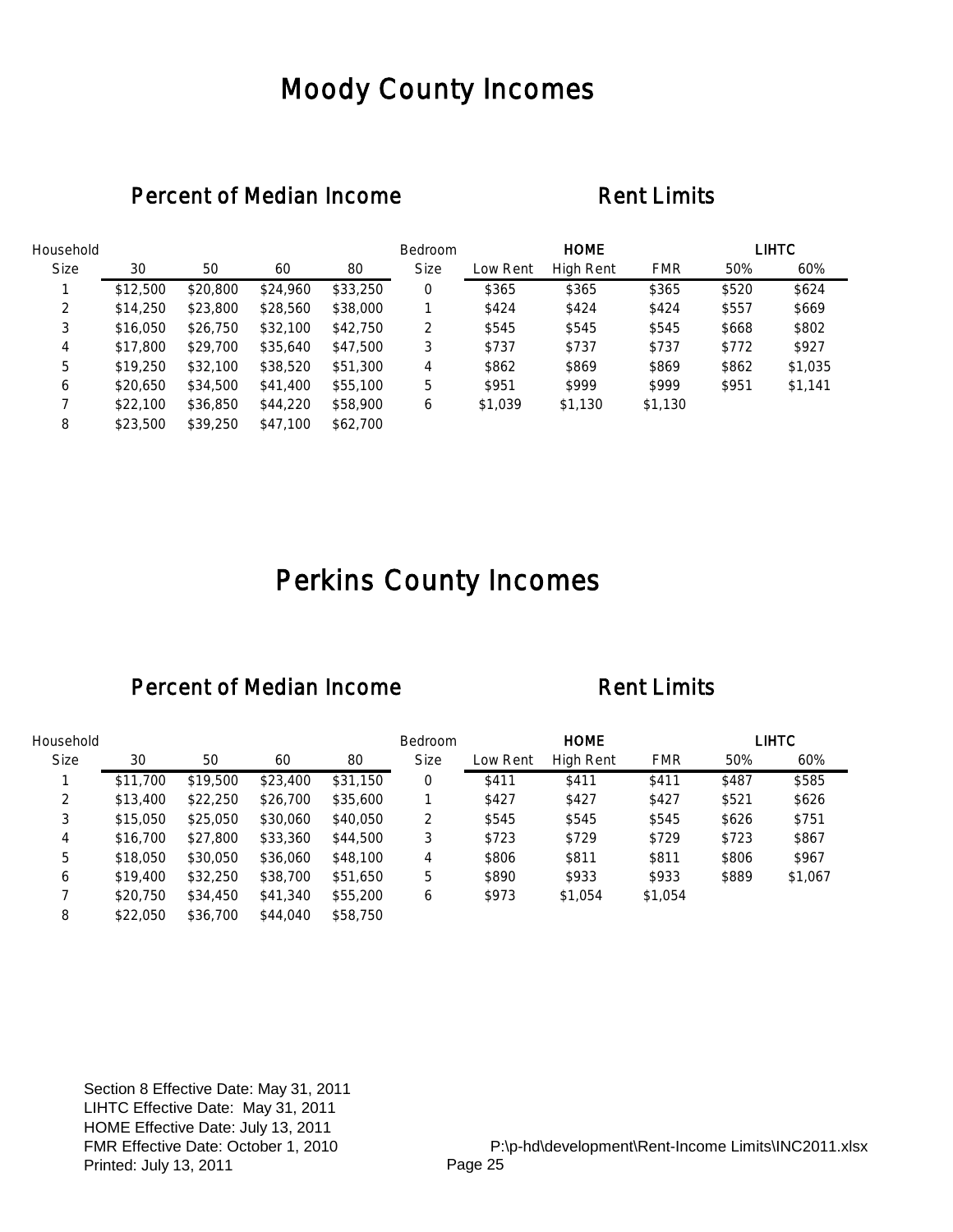## Potter County Incomes

### Percent of Median Income Rent Limits

| Household   |          |          |          |          | Bedroom     |          | <b>HOME</b>      |            |       | <b>LIHTC</b> |
|-------------|----------|----------|----------|----------|-------------|----------|------------------|------------|-------|--------------|
| <b>Size</b> | 30       | 50       | 60       | 80       | <b>Size</b> | Low Rent | <b>High Rent</b> | <b>FMR</b> | 50%   | 60%          |
|             | \$11,700 | \$19,500 | \$23,400 | \$31,150 | 0           | \$411    | \$411            | \$411      | \$487 | \$585        |
| 2           | \$13,400 | \$22,250 | \$26,700 | \$35,600 |             | \$427    | \$427            | \$427      | \$521 | \$626        |
| 3           | \$15,050 | \$25,050 | \$30,060 | \$40,050 | 2           | \$545    | \$545            | \$545      | \$626 | \$751        |
| 4           | \$16,700 | \$27,800 | \$33,360 | \$44,500 | 3           | \$723    | \$729            | \$729      | \$723 | \$867        |
| 5           | \$18,050 | \$30,050 | \$36,060 | \$48,100 | 4           | \$806    | \$811            | \$811      | \$806 | \$967        |
| 6           | \$19,400 | \$32,250 | \$38,700 | \$51,650 | 5           | \$890    | \$933            | \$933      | \$890 | \$1,068      |
|             | \$20,750 | \$34,500 | \$41,400 | \$55,200 | 6           | \$973    | \$1,054          | \$1,054    |       |              |
| 8           | \$22,050 | \$36,700 | \$44,040 | \$58,750 |             |          |                  |            |       |              |

# Roberts County Incomes

| Household   |          |          |          |          | <b>Bedroom</b> |          | <b>HOME</b>      |            |       | LIHTC   |
|-------------|----------|----------|----------|----------|----------------|----------|------------------|------------|-------|---------|
| <b>Size</b> | 30       | 50       | 60       | 80       | <b>Size</b>    | Low Rent | <b>High Rent</b> | <b>FMR</b> | 50%   | 60%     |
|             | \$11,700 | \$19,500 | \$23,400 | \$31,150 | 0              | \$396    | \$396            | \$396      | \$487 | \$585   |
| 2           | \$13,400 | \$22,250 | \$26,700 | \$35,600 |                | \$415    | \$415            | \$415      | \$521 | \$626   |
| 3           | \$15,050 | \$25,050 | \$30,060 | \$40,050 | 2              | \$545    | \$545            | \$545      | \$626 | \$751   |
| 4           | \$16,700 | \$27,800 | \$33,360 | \$44,500 | 3              | \$719    | \$719            | \$719      | \$723 | \$867   |
| 5           | \$18,050 | \$30,050 | \$36,060 | \$48,100 | 4              | \$806    | \$855            | \$855      | \$806 | \$967   |
| 6           | \$19,400 | \$32,250 | \$38,700 | \$51,650 | 5              | \$890    | \$983            | \$983      | \$890 | \$1,068 |
|             | \$20,750 | \$34,500 | \$41,400 | \$55,200 | 6              | \$973    | \$1,112          | \$1,112    |       |         |
| 8           | \$22,050 | \$36,700 | \$44,040 | \$58,750 |                |          |                  |            |       |         |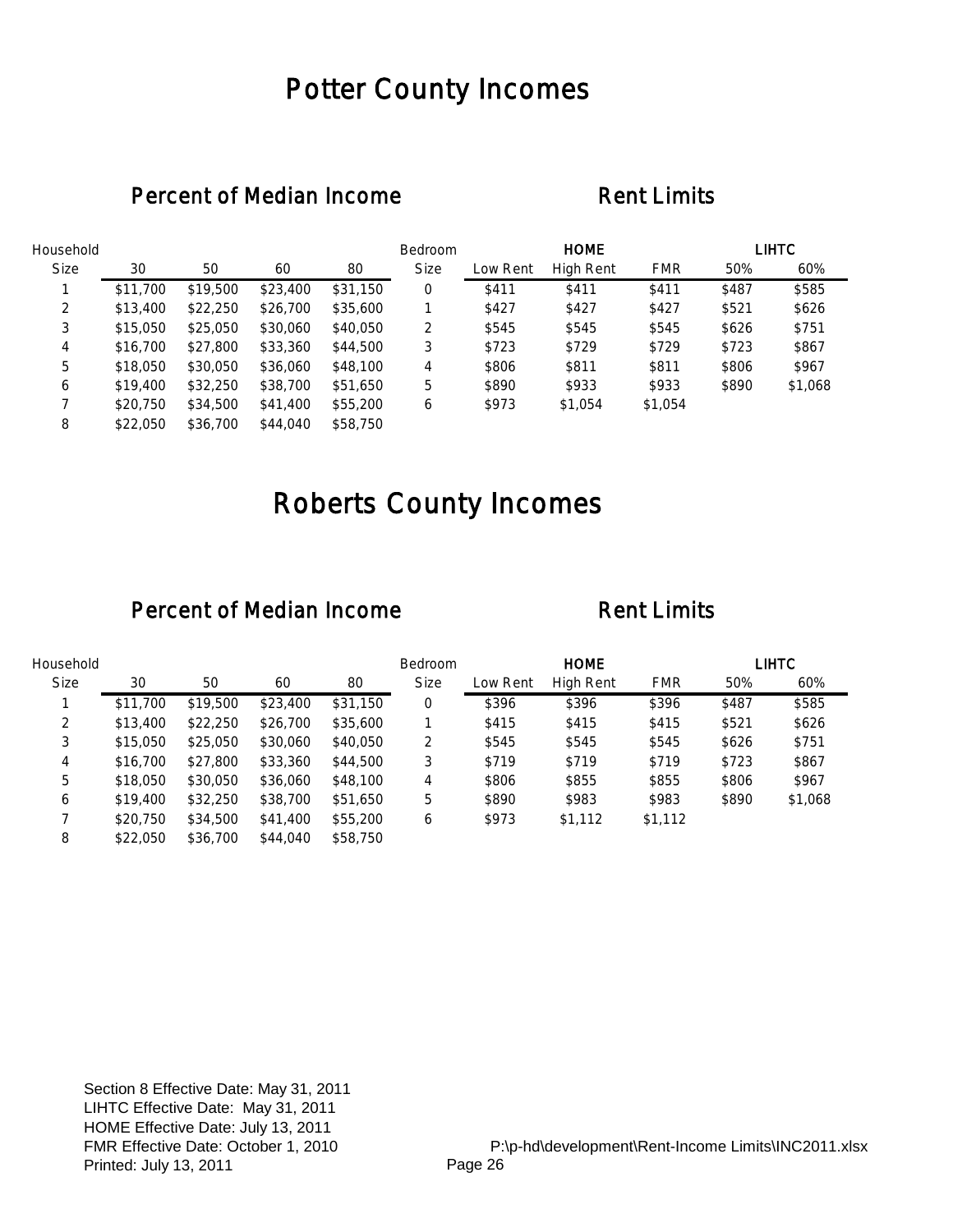## Sanborn County Incomes

### Percent of Median Income Rent Limits

| Household   |          |          |          |          | Bedroom     |          | <b>HOME</b>      |            |       | <b>LIHTC</b> |
|-------------|----------|----------|----------|----------|-------------|----------|------------------|------------|-------|--------------|
| <b>Size</b> | 30       | 50       | 60       | 80       | <b>Size</b> | Low Rent | <b>High Rent</b> | <b>FMR</b> | 50%   | 60%          |
|             | \$11,850 | \$19,750 | \$23,700 | \$31,550 | 0           | \$356    | \$356            | \$356      | \$493 | \$592        |
| 2           | \$13,550 | \$22,550 | \$27,060 | \$36,050 |             | \$414    | \$414            | \$414      | \$528 | \$634        |
| 3           | \$15,250 | \$25,350 | \$30,420 | \$40,550 | 2           | \$545    | \$545            | \$545      | \$633 | \$760        |
| 4           | \$16,900 | \$28,150 | \$33,780 | \$45,050 | 3           | \$698    | \$698            | \$698      | \$732 | \$879        |
| 5           | \$18,300 | \$30,450 | \$36,540 | \$48,700 | 4           | \$746    | \$746            | \$746      | \$817 | \$981        |
| 6           | \$19,650 | \$32,700 | \$39,240 | \$52,300 | 5           | \$858    | \$858            | \$858      | \$901 | \$1,082      |
|             | \$21,000 | \$34,950 | \$41,940 | \$55,900 | 6           | \$970    | \$970            | \$970      |       |              |
| 8           | \$22,350 | \$37,200 | \$44,640 | \$59,500 |             |          |                  |            |       |              |

# Shannon County Incomes

| Household   |          |          |          |          | Bedroom     |          | <b>HOME</b> |            |       | LIHTC   |
|-------------|----------|----------|----------|----------|-------------|----------|-------------|------------|-------|---------|
| <b>Size</b> | 30       | 50       | 60       | 80       | <b>Size</b> | Low Rent | High Rent   | <b>FMR</b> | 50%   | 60%     |
|             | \$11,700 | \$19,500 | \$23,400 | \$31,150 | 0           | \$411    | \$411       | \$411      | \$487 | \$585   |
| 2           | \$13,400 | \$22,250 | \$26,700 | \$35,600 |             | \$427    | \$427       | \$427      | \$521 | \$626   |
| 3           | \$15,050 | \$25,050 | \$30,060 | \$40,050 | 2           | \$545    | \$545       | \$545      | \$626 | \$751   |
| 4           | \$16,700 | \$27,800 | \$33,360 | \$44,500 | 3           | \$723    | \$729       | \$729      | \$723 | \$867   |
| 5           | \$18,050 | \$30,050 | \$36,060 | \$48,100 | 4           | \$806    | \$811       | \$811      | \$806 | \$967   |
| 6           | \$19,400 | \$32,250 | \$38,700 | \$51,650 | 5           | \$890    | \$933       | \$933      | \$890 | \$1,068 |
|             | \$20,750 | \$34,500 | \$41,400 | \$55,200 | 6           | \$973    | \$1,054     | \$1,054    |       |         |
| 8           | \$22,050 | \$36,700 | \$44,040 | \$58,750 |             |          |             |            |       |         |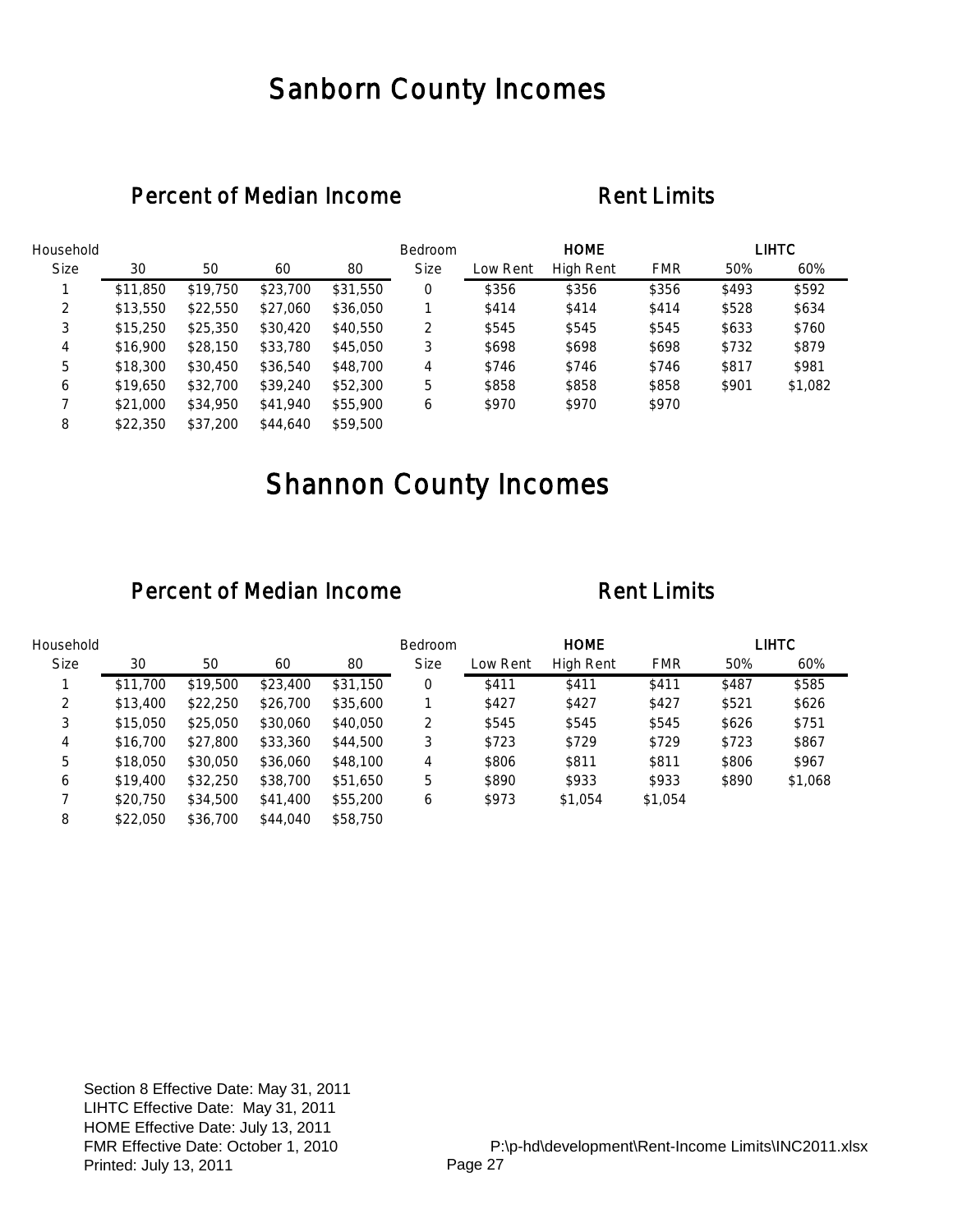## Spink County Incomes

### Percent of Median Income Rent Limits

| Household   |          |          |          |          | Bedroom     |          | <b>HOME</b>      |            |       | <b>LIHTC</b> |
|-------------|----------|----------|----------|----------|-------------|----------|------------------|------------|-------|--------------|
| <b>Size</b> | 30       | 50       | 60       | 80       | <b>Size</b> | Low Rent | <b>High Rent</b> | <b>FMR</b> | 50%   | 60%          |
|             | \$11,850 | \$19,750 | \$23,700 | \$31,600 | 0           | \$396    | \$396            | \$396      | \$493 | \$592        |
| 2           | \$13,550 | \$22,600 | \$27,120 | \$36,100 |             | \$415    | \$415            | \$415      | \$529 | \$635        |
| 3           | \$15,250 | \$25,400 | \$30,480 | \$40,600 | 2           | \$545    | \$545            | \$545      | \$635 | \$762        |
| 4           | \$16,900 | \$28,200 | \$33,840 | \$45,100 | 3           | \$719    | \$719            | \$719      | \$733 | \$880        |
| 5           | \$18,300 | \$30,500 | \$36,600 | \$48,750 | 4           | \$818    | \$855            | \$855      | \$818 | \$982        |
| 6           | \$19,650 | \$32,750 | \$39,300 | \$52,350 | 5           | \$903    | \$983            | \$983      | \$903 | \$1,083      |
|             | \$21,000 | \$35,000 | \$42,000 | \$55,950 | 6           | \$987    | \$1,112          | \$1,112    |       |              |
| 8           | \$22,350 | \$37.250 | \$44,700 | \$59,550 |             |          |                  |            |       |              |

# Stanley County Incomes

| Household   |          |          |          |          | <b>Bedroom</b> |          | <b>HOME</b> |            |         | LIHTC   |
|-------------|----------|----------|----------|----------|----------------|----------|-------------|------------|---------|---------|
| <b>Size</b> | 30       | 50       | 60       | 80       | <b>Size</b>    | Low Rent | High Rent   | <b>FMR</b> | 50%     | 60%     |
|             | \$13,300 | \$22,100 | \$26,520 | \$35,400 | 0              | \$356    | \$356       | \$356      | \$552   | \$663   |
| 2           | \$15,200 | \$25,300 | \$30,360 | \$40,450 |                | \$414    | \$414       | \$414      | \$592   | \$711   |
| 3           | \$17.100 | \$28,450 | \$34,140 | \$45,500 | 2              | \$545    | \$545       | \$545      | \$711   | \$853   |
| 4           | \$18,950 | \$31,600 | \$37,920 | \$50,550 | 3              | \$698    | \$698       | \$698      | \$821   | \$986   |
| 5           | \$20,500 | \$34,150 | \$40,980 | \$54,600 | 4              | \$746    | \$746       | \$746      | \$917   | \$1,101 |
| 6           | \$22,000 | \$36,700 | \$44,040 | \$58,650 | 5              | \$858    | \$858       | \$858      | \$1,011 | \$1,214 |
|             | \$23,500 | \$39,200 | \$47,040 | \$62,700 | 6              | \$970    | \$970       | \$970      |         |         |
| 8           | \$25,050 | \$41,750 | \$50,100 | \$66,750 |                |          |             |            |         |         |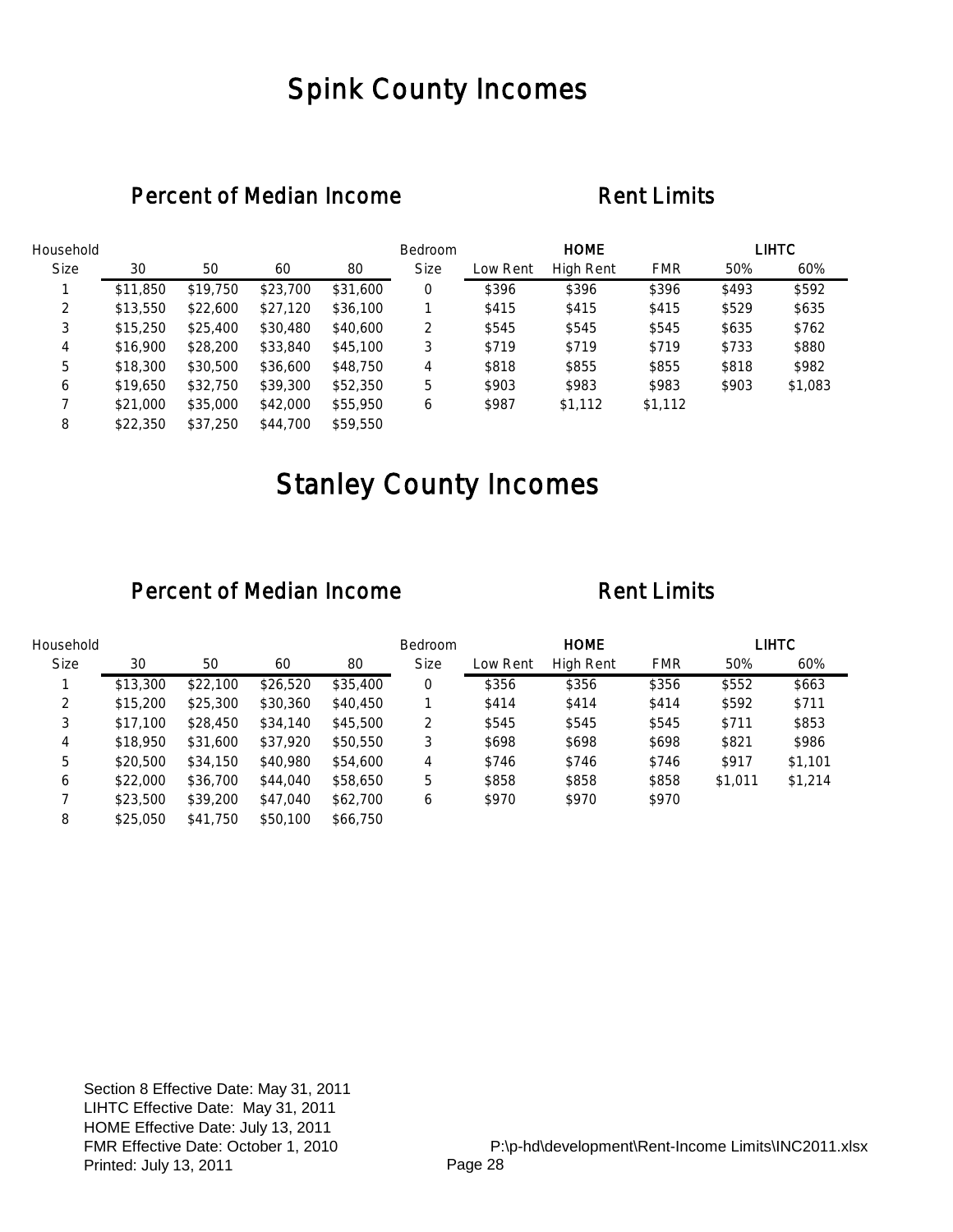## Sully County Incomes

### Percent of Median Income Rent Limits

| Household   |          |          |          |          | Bedroom     |          | <b>HOME</b>      |            |       | <b>LIHTC</b> |
|-------------|----------|----------|----------|----------|-------------|----------|------------------|------------|-------|--------------|
| <b>Size</b> | 30       | 50       | 60       | 80       | <b>Size</b> | Low Rent | <b>High Rent</b> | <b>FMR</b> | 50%   | 60%          |
|             | \$11,850 | \$19,750 | \$23,700 | \$31,600 | 0           | \$356    | \$356            | \$356      | \$493 | \$592        |
| 2           | \$13,550 | \$22,600 | \$27,120 | \$36,100 |             | \$414    | \$414            | \$414      | \$529 | \$635        |
| 3           | \$15,250 | \$25,400 | \$30,480 | \$40,600 | 2           | \$545    | \$545            | \$545      | \$635 | \$762        |
| 4           | \$16,900 | \$28,200 | \$33,840 | \$45,100 | 3           | \$698    | \$698            | \$698      | \$733 | \$880        |
| 5           | \$18,300 | \$30,500 | \$36,600 | \$48,750 | 4           | \$746    | \$746            | \$746      | \$818 | \$982        |
| 6           | \$19,650 | \$32,750 | \$39,300 | \$52,350 | 5           | \$858    | \$858            | \$858      | \$903 | \$1,083      |
|             | \$21,000 | \$35,000 | \$42,000 | \$55,950 | 6           | \$970    | \$970            | \$970      |       |              |
| 8           | \$22,350 | \$37.250 | \$44,700 | \$59,550 |             |          |                  |            |       |              |

# Todd County Incomes

| Household   |          |          |          |          | <b>Bedroom</b> |          | <b>HOME</b>      |            |       | LIHTC   |
|-------------|----------|----------|----------|----------|----------------|----------|------------------|------------|-------|---------|
| <b>Size</b> | 30       | 50       | 60       | 80       | <b>Size</b>    | Low Rent | <b>High Rent</b> | <b>FMR</b> | 50%   | 60%     |
|             | \$11,700 | \$19,500 | \$23,400 | \$31,150 | 0              | \$411    | \$411            | \$411      | \$487 | \$585   |
| 2           | \$13,400 | \$22,250 | \$26,700 | \$35,600 |                | \$427    | \$427            | \$427      | \$521 | \$626   |
| 3           | \$15,050 | \$25,050 | \$30,060 | \$40,050 | 2              | \$545    | \$545            | \$545      | \$626 | \$751   |
| 4           | \$16,700 | \$27,800 | \$33,360 | \$44,500 | 3              | \$723    | \$729            | \$729      | \$723 | \$867   |
| 5           | \$18,050 | \$30,050 | \$36,060 | \$48,100 | 4              | \$806    | \$811            | \$811      | \$806 | \$967   |
| 6           | \$19,400 | \$32,250 | \$38,700 | \$51,650 | 5              | \$890    | \$933            | \$933      | \$890 | \$1,068 |
|             | \$20,750 | \$34,500 | \$41,400 | \$55,200 | 6              | \$973    | \$1,054          | \$1,054    |       |         |
| 8           | \$22,050 | \$36,700 | \$44,040 | \$58,750 |                |          |                  |            |       |         |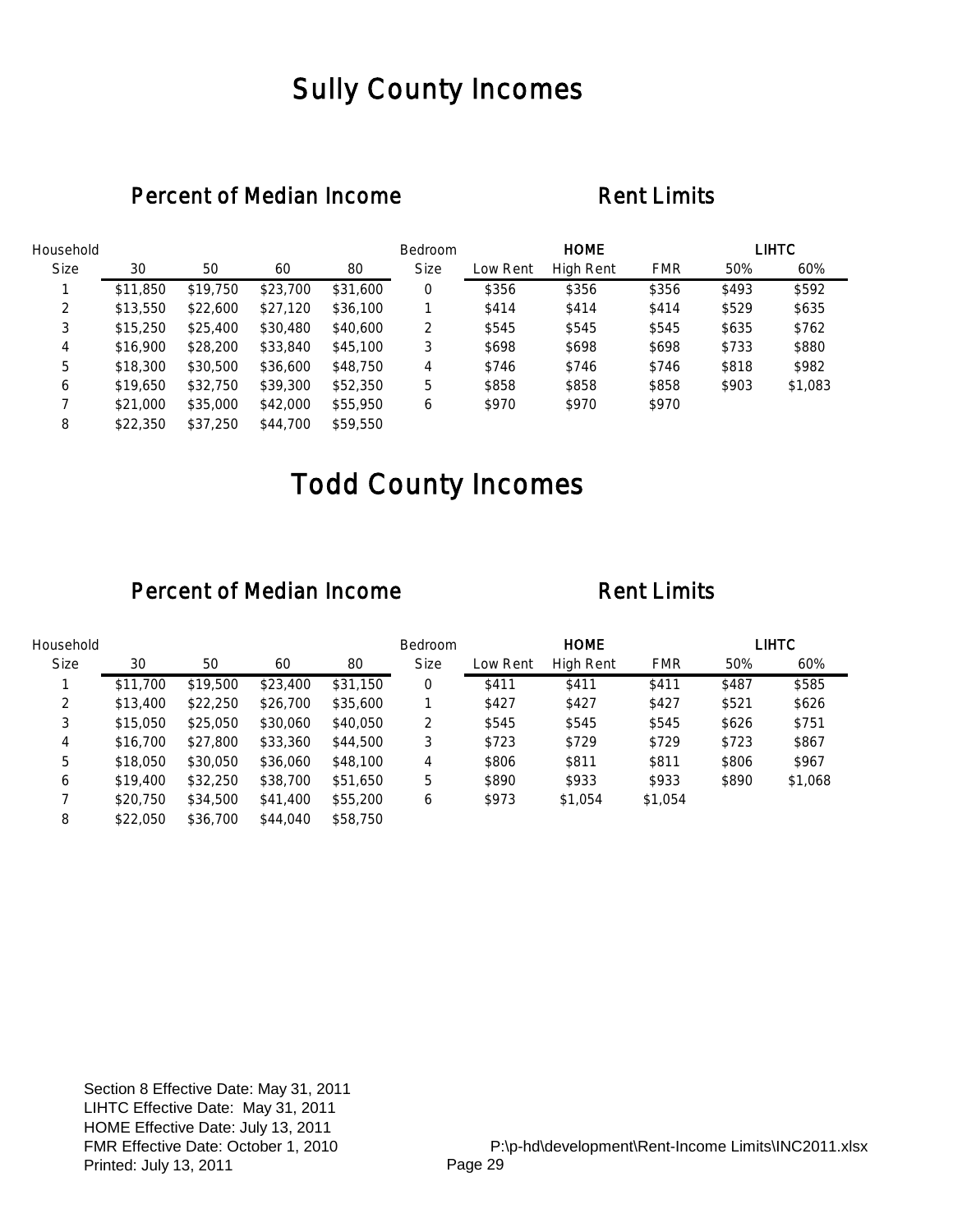## Tripp County Incomes

### Percent of Median Income Rent Limits

| Household   |          |          |          |          | Bedroom     |          | <b>HOME</b>      |            |       | <b>LIHTC</b> |
|-------------|----------|----------|----------|----------|-------------|----------|------------------|------------|-------|--------------|
| <b>Size</b> | 30       | 50       | 60       | 80       | <b>Size</b> | Low Rent | <b>High Rent</b> | <b>FMR</b> | 50%   | 60%          |
|             | \$11,700 | \$19,500 | \$23,400 | \$31,150 | 0           | \$356    | \$356            | \$356      | \$487 | \$585        |
| 2           | \$13,400 | \$22,250 | \$26,700 | \$35,600 |             | \$414    | \$414            | \$414      | \$521 | \$626        |
| 3           | \$15,050 | \$25,050 | \$30,060 | \$40,050 | 2           | \$545    | \$545            | \$545      | \$626 | \$751        |
| 4           | \$16,700 | \$27,800 | \$33,360 | \$44,500 | 3           | \$698    | \$698            | \$698      | \$723 | \$867        |
| 5           | \$18,050 | \$30,050 | \$36,060 | \$48,100 | 4           | \$746    | \$746            | \$746      | \$806 | \$967        |
| 6           | \$19,400 | \$32,250 | \$38,700 | \$51,650 | 5           | \$858    | \$858            | \$858      | \$890 | \$1,068      |
|             | \$20,750 | \$34,500 | \$41,400 | \$55,200 | 6           | \$970    | \$970            | \$970      |       |              |
| 8           | \$22,050 | \$36,700 | \$44,040 | \$58,750 |             |          |                  |            |       |              |

# Union County (Sioux City MSA) Incomes

\*\* See Appendix A (page 33) for Special HERA Limits for Tax Credit Developments \*\*

| Household   |          |          |          |          | Bedroom     |          | <b>HOME</b> |            |       | <b>LIHTC</b> |
|-------------|----------|----------|----------|----------|-------------|----------|-------------|------------|-------|--------------|
| <b>Size</b> | 30       | 50       | 60       | 80       | <b>Size</b> | Low Rent | High Rent   | <b>FMR</b> | 50%   | 60%          |
|             | \$12,400 | \$20,600 | \$24,720 | \$32,950 | 0           | \$435    | \$435       | \$435      | \$515 | \$618        |
| 2           | \$14,150 | \$23,550 | \$28,260 | \$37,650 |             | \$511    | \$511       | \$511      | \$551 | \$662        |
| 3           | \$15,900 | \$26,500 | \$31,800 | \$42,350 | 2           | \$662    | \$671       | \$671      | \$662 | \$795        |
| 4           | \$17,650 | \$29,400 | \$35,280 | \$47,050 | 3           | \$765    | \$845       | \$845      | \$765 | \$918        |
| 5           | \$19,100 | \$31,800 | \$38,160 | \$50,850 | 4           | \$853    | \$870       | \$870      | \$853 | \$1,024      |
| 6           | \$20,500 | \$34,150 | \$40,980 | \$54,600 | 5           | \$941    | \$1,001     | \$1,001    | \$941 | \$1,130      |
|             | \$21,900 | \$36,500 | \$43,800 | \$58,350 | 6           | \$1,029  | \$1,131     | \$1,131    |       |              |
| 8           | \$23,300 | \$38,850 | \$46,620 | \$62,150 |             |          |             |            |       |              |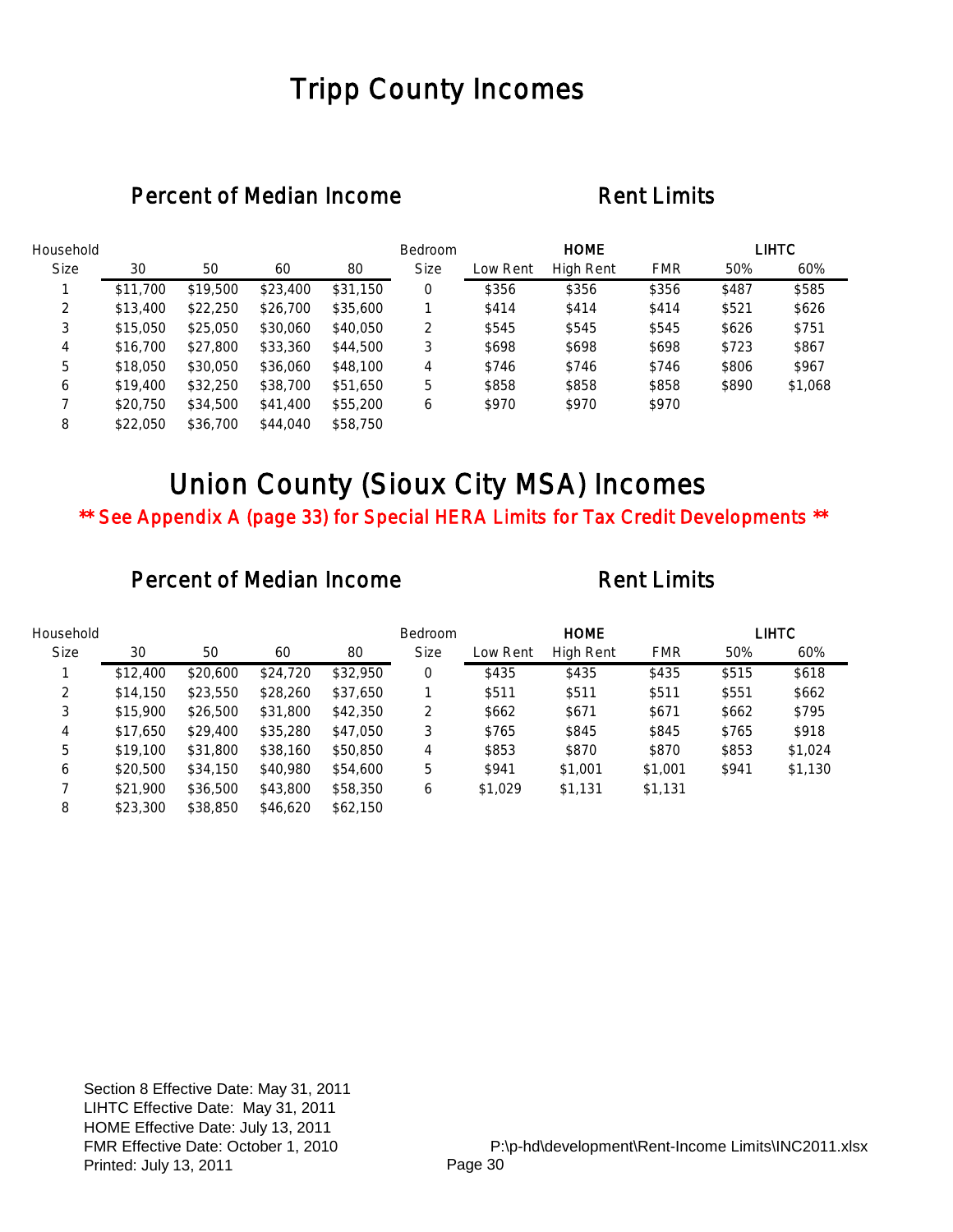## Walworth County Incomes

### Percent of Median Income Rent Limits

| Household   |          |          |          |          | Bedroom     |          | <b>HOME</b>      |            |       | <b>LIHTC</b> |
|-------------|----------|----------|----------|----------|-------------|----------|------------------|------------|-------|--------------|
| <b>Size</b> | 30       | 50       | 60       | 80       | <b>Size</b> | Low Rent | <b>High Rent</b> | <b>FMR</b> | 50%   | 60%          |
|             | \$11,700 | \$19,500 | \$23,400 | \$31,150 | 0           | \$396    | \$396            | \$396      | \$487 | \$585        |
| 2           | \$13,400 | \$22,250 | \$26,700 | \$35,600 |             | \$415    | \$415            | \$415      | \$521 | \$626        |
| 3           | \$15,050 | \$25,050 | \$30,060 | \$40,050 | 2           | \$545    | \$545            | \$545      | \$626 | \$751        |
| 4           | \$16,700 | \$27,800 | \$33,360 | \$44,500 | 3           | \$719    | \$719            | \$719      | \$723 | \$867        |
| 5           | \$18,050 | \$30,050 | \$36,060 | \$48,100 | 4           | \$806    | \$855            | \$855      | \$806 | \$967        |
| 6           | \$19,400 | \$32,250 | \$38,700 | \$51,650 | 5           | \$890    | \$983            | \$983      | \$890 | \$1,068      |
|             | \$20,750 | \$34,500 | \$41,400 | \$55,200 | 6           | \$973    | \$1,112          | \$1,112    |       |              |
| 8           | \$22,050 | \$36,700 | \$44,040 | \$58,750 |             |          |                  |            |       |              |

# Yankton County Incomes

| Household   |          |          |          |          | <b>Bedroom</b> |          | <b>HOME</b>      |            |       | <b>LIHTC</b> |
|-------------|----------|----------|----------|----------|----------------|----------|------------------|------------|-------|--------------|
| <b>Size</b> | 30       | 50       | 60       | 80       | <b>Size</b>    | Low Rent | <b>High Rent</b> | <b>FMR</b> | 50%   | 60%          |
|             | \$12,650 | \$21,100 | \$25,320 | \$33,700 | 0              | \$383    | \$383            | \$383      | \$527 | \$633        |
| 2           | \$14,450 | \$24,100 | \$28,920 | \$38,550 |                | \$454    | \$454            | \$454      | \$565 | \$678        |
| 3           | \$16,250 | \$27,100 | \$32,520 | \$43,350 | 2              | \$590    | \$590            | \$590      | \$677 | \$813        |
| 4           | \$18,050 | \$30,100 | \$36,120 | \$48,150 | 3              | \$773    | \$773            | \$773      | \$783 | \$939        |
| 5           | \$19,500 | \$32,550 | \$39,060 | \$52,050 | 4              | \$795    | \$795            | \$795      | \$873 | \$1,048      |
| 6           | \$20,950 | \$34,950 | \$41,940 | \$55,900 | 5              | \$914    | \$914            | \$914      | \$963 | \$1,156      |
|             | \$22,400 | \$37,350 | \$44,820 | \$59,750 | 6              | \$1,034  | \$1,034          | \$1,034    |       |              |
| 8           | \$23,850 | \$39,750 | \$47,700 | \$63,600 |                |          |                  |            |       |              |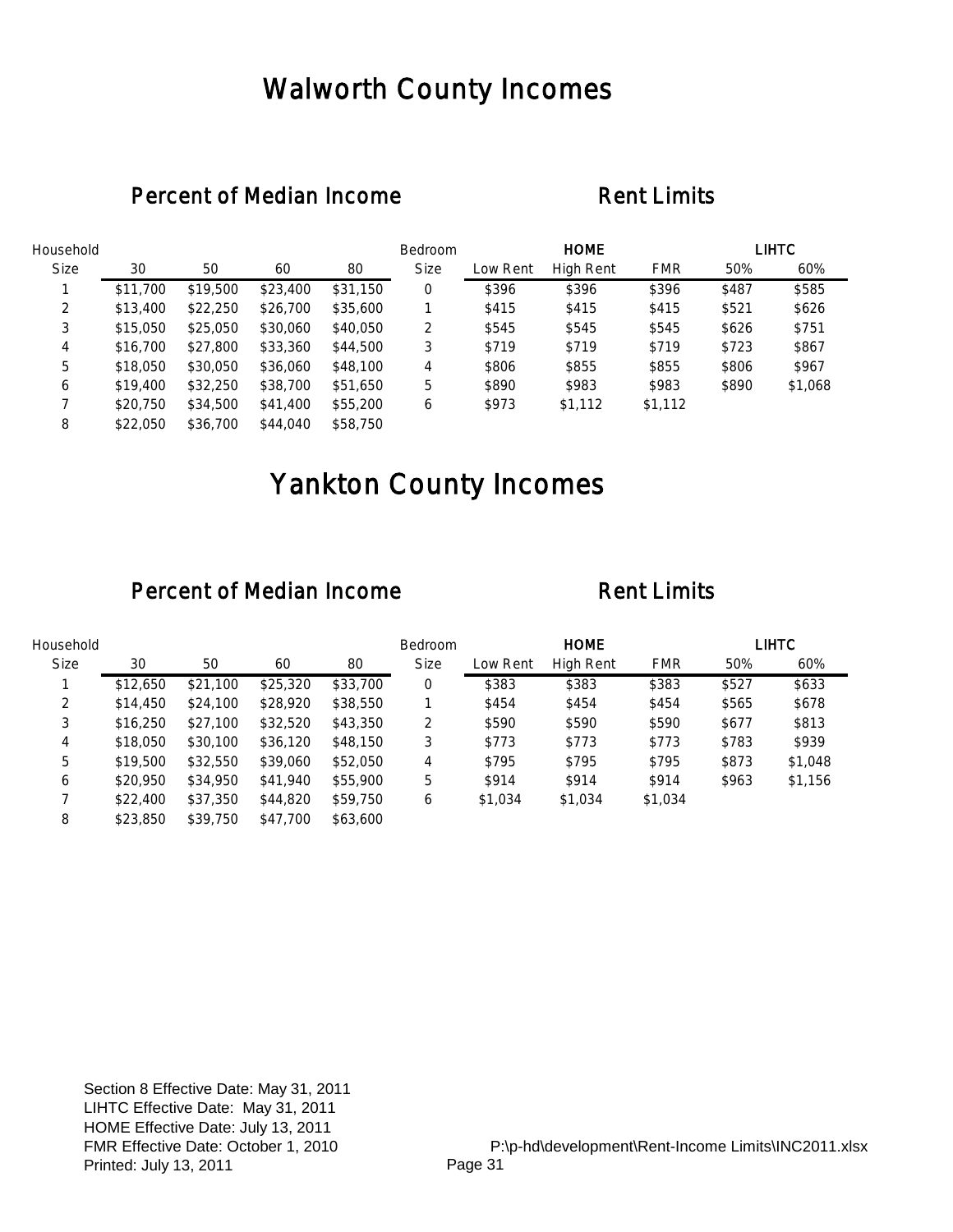# Ziebach County Incomes

| Household   |          |          |          |          | Bedroom     |          | <b>HOME</b>      |            |       | <b>LIHTC</b> |
|-------------|----------|----------|----------|----------|-------------|----------|------------------|------------|-------|--------------|
| <b>Size</b> | 30       | 50       | 60       | 80       | <b>Size</b> | Low Rent | <b>High Rent</b> | <b>FMR</b> | 50%   | 60%          |
|             | \$11,700 | \$19,500 | \$23,400 | \$31,150 | 0           | \$411    | \$411            | \$411      | \$487 | \$585        |
| 2           | \$13,400 | \$22,250 | \$26,700 | \$35,600 |             | \$427    | \$427            | \$427      | \$521 | \$626        |
| 3           | \$15,050 | \$25,050 | \$30,060 | \$40,050 | 2           | \$545    | \$545            | \$545      | \$626 | \$751        |
| 4           | \$16,700 | \$27,800 | \$33,360 | \$44,500 | 3           | \$723    | \$729            | \$729      | \$723 | \$867        |
| 5           | \$18,050 | \$30,050 | \$36,060 | \$48,100 | 4           | \$806    | \$811            | \$811      | \$806 | \$967        |
| 6           | \$19,400 | \$32,250 | \$38,700 | \$51,650 | 5           | \$890    | \$933            | \$933      | \$890 | \$1,068      |
|             | \$20,750 | \$34,500 | \$41,400 | \$55,200 | 6           | \$973    | \$1,054          | \$1,054    |       |              |
| 8           | \$22,050 | \$36,700 | \$44,040 | \$58,750 |             |          |                  |            |       |              |